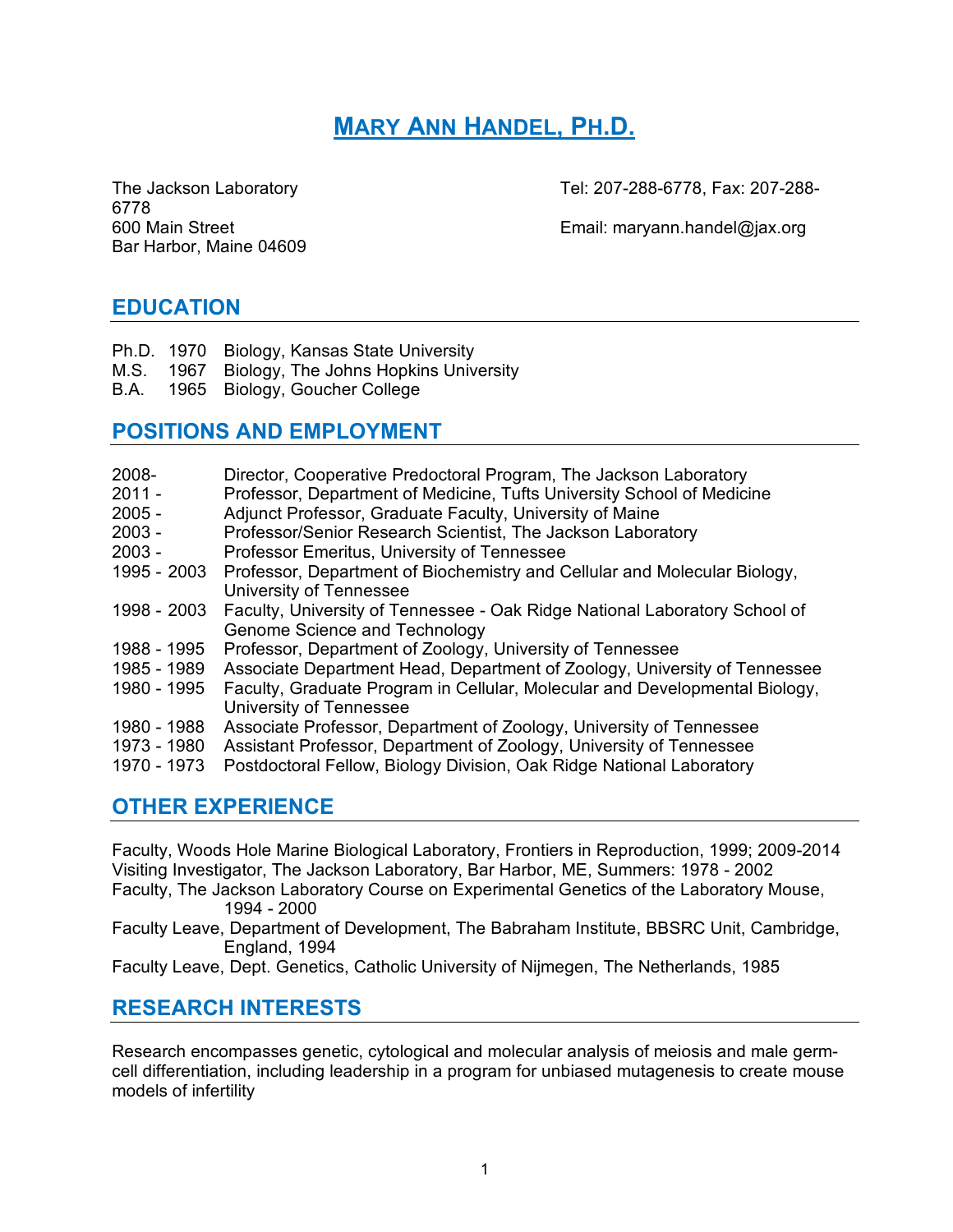# **AREAS OF TEACHING COMPETENCE**

Genetics, Cell Biology, Developmental Biology

### **ACADEMIC AND PROFESSIONAL HONORS**

American Society for Andrology, Steinberger Lecture & Award, 2017 AAAS Fellow, 2010 The Johns Hopkins University School of Public Health Larry Ewing Memorial Lecture, 2002 Association for Women in Science East Tennessee Chapter, Distinguished and Sustained Scientific Contributions Award, 1998 American Society for Andrology, ASA/NME State of the Art Lecture, 1996 University of Tennessee Macebearer, 1994 University of Tennessee Distinguished Service Professor, 1989 - 2002 University of Tennessee Science Alliance Faculty, 1987 - 2002

University of Tennessee Faculty Leave Awards, 1985, 1994

# **RESEARCH FUNDING**

- National Institutes of Health, P01 GM99640, 2013-2018, "Molecular Regulation of Mammalian Meiosis," Kenneth Paigen, PI; Subproject "PRDM9 and Control of Meiotic Progression," Mary Ann Handel
- National Institutes of Health, R01 HD73077, 2013 2018, "Selective Translational Regulation of Male Fertility"
- National Institutes of Health, R01 HD33816, 1996-2017, "Cell Cycle Regulation during Spermatogenesis"
- National Institutes of Health, P01 HD42137, 2002-2015, "Reproductive Genetics: Mutant Models for Infertility," John Eppig & Mary Ann Handel, PIs; Subproject "Functional Genomics of Male Gametogenesis," Mary Ann Handel
- National Institutes of Health, R01 HD48998, 2005-2010, "Chromatin Structure during Spermatogenesis"
- National Institutes of Health, R03 HD49430, 2005-2007, "New Mouse Mutation Exhibiting Failed Fertilization"
- National Institutes of Health, R13 Conference funding for XVIIth North American Testis Workshop
- DoE Oak Ridge National Laboratory, 1998-2000, "Pilot Study on Sperm FISH as a Phenotype Screen"
- National Institutes of Health, R01 HD31376, 1993 1999, "Chromosome Structure and Function during Meiosis"
- US Department of Agriculture, 91-02503, 1991 1996, "Meiotically Expressed Genes of Spermatogenesis"
- University of Tennessee Faculty Research Award, 1991 1992, "Cultured Mouse Spermatocytes for Analysis of Meiosis"
- National Science Foundation, DMB-8905117, 1989 1992, "X-Chromosome Function during Spermatogenesis"

National Institutes of Health, R01 HD16978, 1982 - 1988, "Male Sterile Mouse Mutants" Ford Foundation Research Grant, 1977 - 1979

University of Tennessee Biomedical Sciences Support Grant Awards

University of Tennessee Faculty Summer Research Award, 1975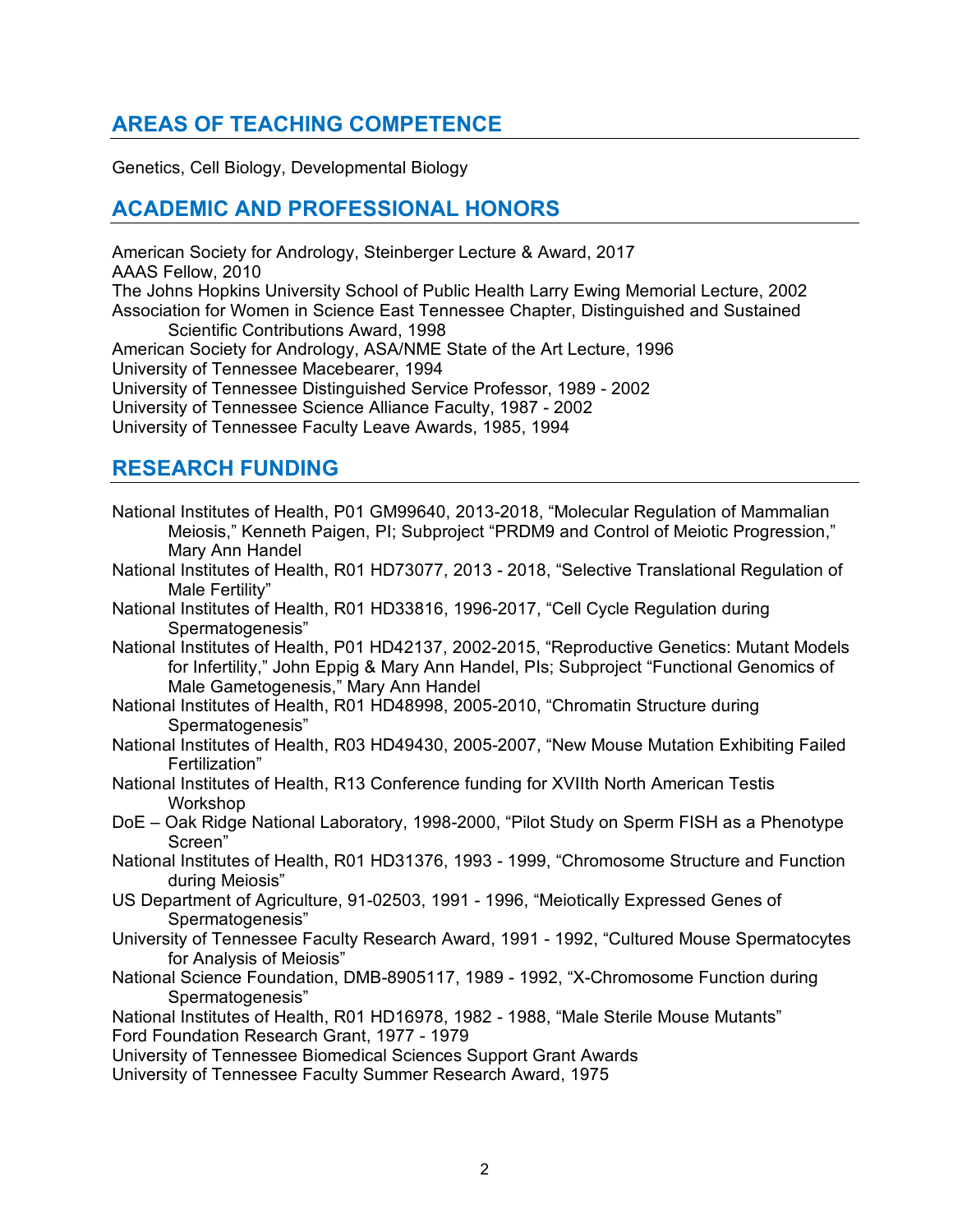## **SOCIETY MEMBERSHIPS**

American Association for the Advancement of Science American Society of Andrology Genetics Society of America International Mammalian Genome Society Society for the Study of Reproduction

### **PROFESSIONAL ACTIVITIES & SERVICE**

Co-Chair, SSR Publications Committee, 2015 - Chair, SSR Publications Committee, 2013 - 2015 Program Co-Chair, 2014 Cold Spring Harbor Germ Cell Conference, 2012 - 2014 External Advisory Committee, BCMB Dept., Univ. Tennessee, 2010 - 2013 Consulting Editor, *Biology of Reproduction*, 2009 - 2013 Co-Editor-in-Chief, *Biology of Reproduction*, July 2004 – June 2009 Organizer & Program Chair of XVIIth North American Testis Workshop, Phoenix AZ, March 2003: Functional Genomics of Male Reproduction Board of Directors, Society for the Study of Reproduction, 2001 - 2004 Editorial Board: *Molecular Reproduction and Development*, 1994 -2004 Editorial Board: *Biology of Reproduction*, 1999 - 2004 Program Chair, SSR Annual Meeting, 2000 NIH CMIR Study Section: Ad hoc, 2004, 2006, 2008, 2009, 2010, 2015, 2016 NIH CSR Reproductive Biology Study Section: Ad hoc, 1986, 1996; Member, 1987 - 1991; 1998 - 2002 NIH U54 Centers/P01 Programs Grant Review Committees: 2007, 2008, 2011, 2012, 2013, 2014, 2015, 2016 NIH CSR Special Emphasis Panel, Chair, 1997; 2014, 2015 DOE Molecular and Cellular Biology Peer Review, 1990 NAS Howard Hughes Predoctoral Fellowship Review Panel: 1990, 1992 - 1993, 1995 Reviewer: *Am J Hum Genet*, *Biol Reprod*, *Cell*, *Cell Motil Cytoskel*, *Develop*, *Dev Biol*, *Eur J Cell Biol*, *Genomics*, *Genes Dev*, *Hum Molec Genet*, *Hum Reprod*, *Int Rev Cytol*, *J Androl*, *J Cell Sci*, *Mamm Genome*, *Mol Cell*, *Molec Reprod Develop*, *Nature*, *Nature Genetics*, *Nat* 

### **PUBLICATIONS** (109)

- Habermann H, MA Handel, P McKellar. 1968. Kinetics of chloroplast-mediated photoxidation of diketogulonate. Photochem Photobiol 7:211-224.
- Handel MA. 1971. Effects of experimental degradation of microtubules on the growth of cultured nerve fibers. J Exp Zool 178:523-532.
- Handel MA, LE Roth. 1971. Cell shape and morphology of the neural tube: Implication for microtubule function. Dev Biol 25:75-95.

*Rev Drug Discov, PloS Genetics, PLoS One, Science*

- Handel MA, J Papaconstantinou, DP Allison, EM Julku, ET Chin. 1973. Synthesis of mitochondrial DNA in spermatocytes of *Rhynchosciara hollaender*i. Dev Biol 35:240-249.
- Bragg P, MA Handel. 1979. Protein synthesis in mouse spermatozoa. Biol Reprod 20:333-337.
- Handel MA, JJ Eppig. 1979. Sertoli cell differentiation in the testes of mice genetically deficient in germ cells. Biol Reprod 20:1031-1038.
- Handel MA. 1979. Effects of colchicine on spermiogenesis in the mouse. J Embryol exp Morph 51:73-83.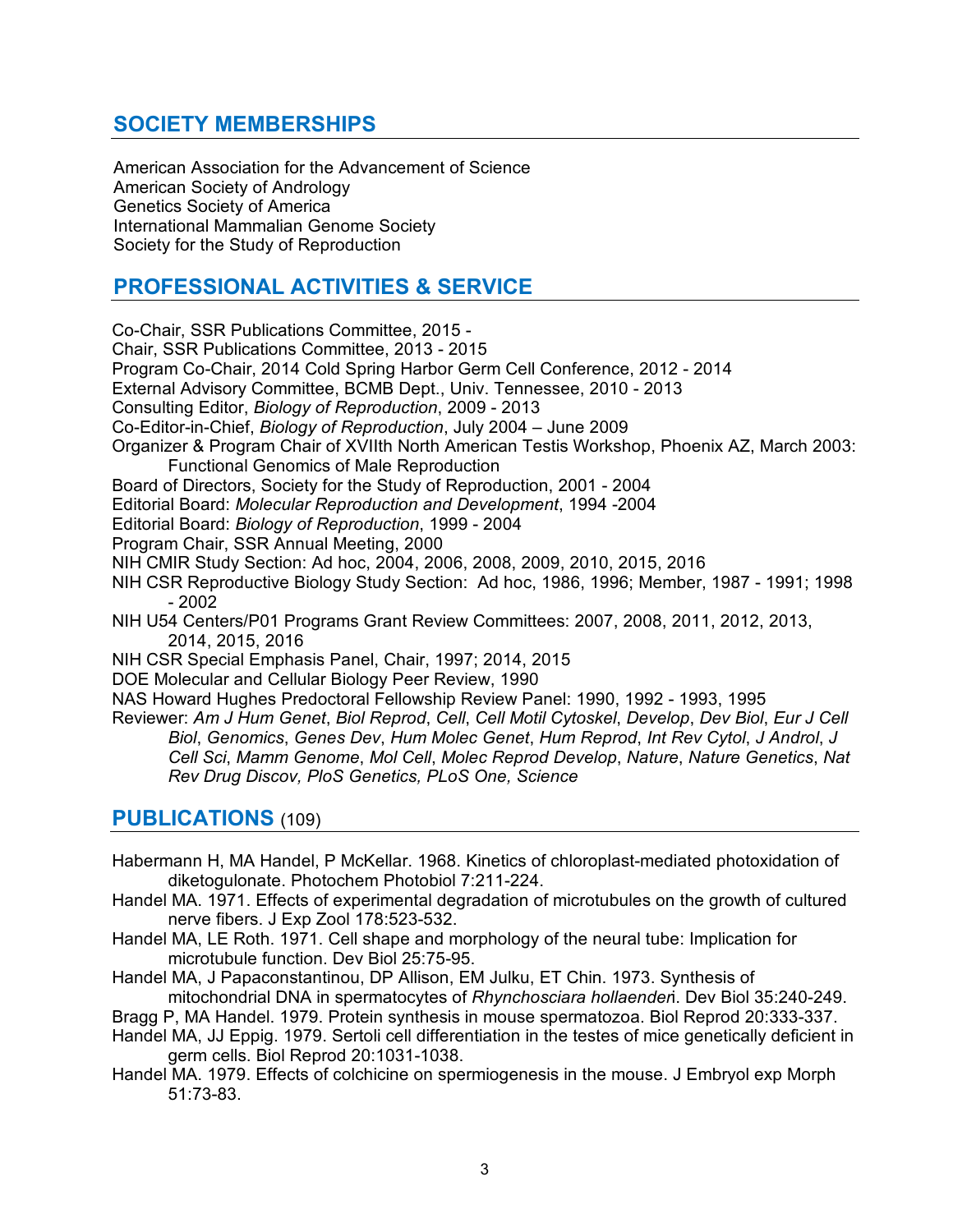Handel MA, M Dawson. 1981. Effects on spermiogenesis in the mouse of a male sterile neurological mutation, Purkinje cell degeneration. Gamete Res 4:185-192.

- Nestor A, MA Handel. 1984. The transport of morphologically abnormal sperm in the female reproductive tract of mice. Gamete Res 10:119-125.
- Handel MA, JR Kennedy. 1984. Situs inversus in *iv*/*iv* mice without immotile cilia. J Hered 75:498.
- Sotomayor RE, MA Handel. 1986. Failure of acrosome assembly in a male sterile mouse mutant. Biol Reprod. 34:171-182.
- Handel MA. 1987. Genetic control of spermatogenesis in mice. In: Spermatogenesis: Genetic Aspects. Results and Problems in Cell Differentiation, vol 15. (ed W Hennig). Springer-Verlag, Berlin, Heidelberg, New York. pp. 1-62.
- Handel MA, LL Washburn, MP Rosenberg, EM Eicher. 1987. Male sterility caused by *p6H* and *qk* mutations is not corrected in chimeric mice. J Exp Zool 243:81-92.
- Kot MC, MA Handel. 1987. Binding of morphologically abnormal sperm to mouse egg zonae pellucidae. Gamete Res 18:57-66.
- Carlson JG, MA Handel. 1988. Intercellular bridges and factors determining their patterns in the grasshopper testis. J Morph 196:173-185.
- Handel MA, PW Lane, AC Schroeder, MT Davisson. 1988. A new mutation causing sterility in the mouse. Gamete Res 21:409-423.
- Handel MA. 1990. Use of heritable mutations in the analysis of meiosis. In: Banbury Report 33: Biology of Mammalian Germ Cell Mutagenesis (ed JW Allen, BA Bridges, MF Lyon, MJ Moses, LB Russell). Cold Spring Harbor Laboratory Press, NY. pp. 51-65.
- Kot MC, MA Handel. 1990. Spermatogenesis in XO,*Sxr* mice: Role of the Y chromosome. J Exp Zool 256:92-105.
- Handel MA, PA Hunt. 1991. Genomic imprinting: Male mice with uniparentally derived sex chromosomes. Molec Reprod Develop 28:337-340.
- Caldwell KA, MA Handel. 1991. Protamine transcript sharing among post-meiotic spermatids. Proc Natl Acad Sci USA 88:2407-2411.
- Handel MA, PA Hunt, MC Kot, C Park, M Shannon. 1991. Role of sex chromosomes in control of male germ-cell differentiation. In: The Male Germ Cell: From Spermatogonium to Fertilization. Ann NY Acad Sci 637:64-73.
- Brannan CI, MA Bedell, JL Resnick, JJ Eppig, MA Handel, DE Williams, SD Lyman, PJ Donovan, NA Jenkins, NG Copeland. 1992. Developmental abnormalities in *Steel16H* mice result from splicing defect in steel factor cytoplasmic tail. Genes Develop 6:1832-1842.
- Handel MA, PA Hunt. 1992. Sex-chromosome pairing and activity during mammalian meiosis. BioEssays 4:817-822.
- McKee BD, MA Handel. 1993. Sex chromosomes, recombination, and chromatin conformation. Chromosoma 102:71-80.
- Shannon M, MA Handel. 1993. Expression of the *Hprt* gene during spermatogenesis: Implications for sex-chromosome inactivation. Biol Reprod 49:770-778.
- Handel MA, M Shannon, KA Caldwell. 1993. Sex-chromosome activity during meiosis. In: Meiosis II: Contemporary Approaches to the Study of Meiosis. Proceedings of NIH Conference (ed. FP Haseltine, S Heyner). pp. 55-68.
- Handel MA, C Park, MC Kot. 1994. Genetic control of sex-chromosome inactivation during meiosis. Cytogenet Cell Genet 66:83-88.
- Stubbs L, EM Rinchik, E Goldberg, B Rudy, MA Handel, D Johnson. 1994. Clustering of six human 11p15 gene homologs within a 500-kb interval of proximal mouse chromosome 7. Genomics 24: 324-332.
- Handel MA, KA Caldwell, T Wiltshire. 1995. Culture of pachytene spermatocytes for analysis of meiosis. Devel Genet 16:128-139.
- Wiltshire T, C Park, KA Caldwell, MA Handel. 1995. Induced premature G2/M transition in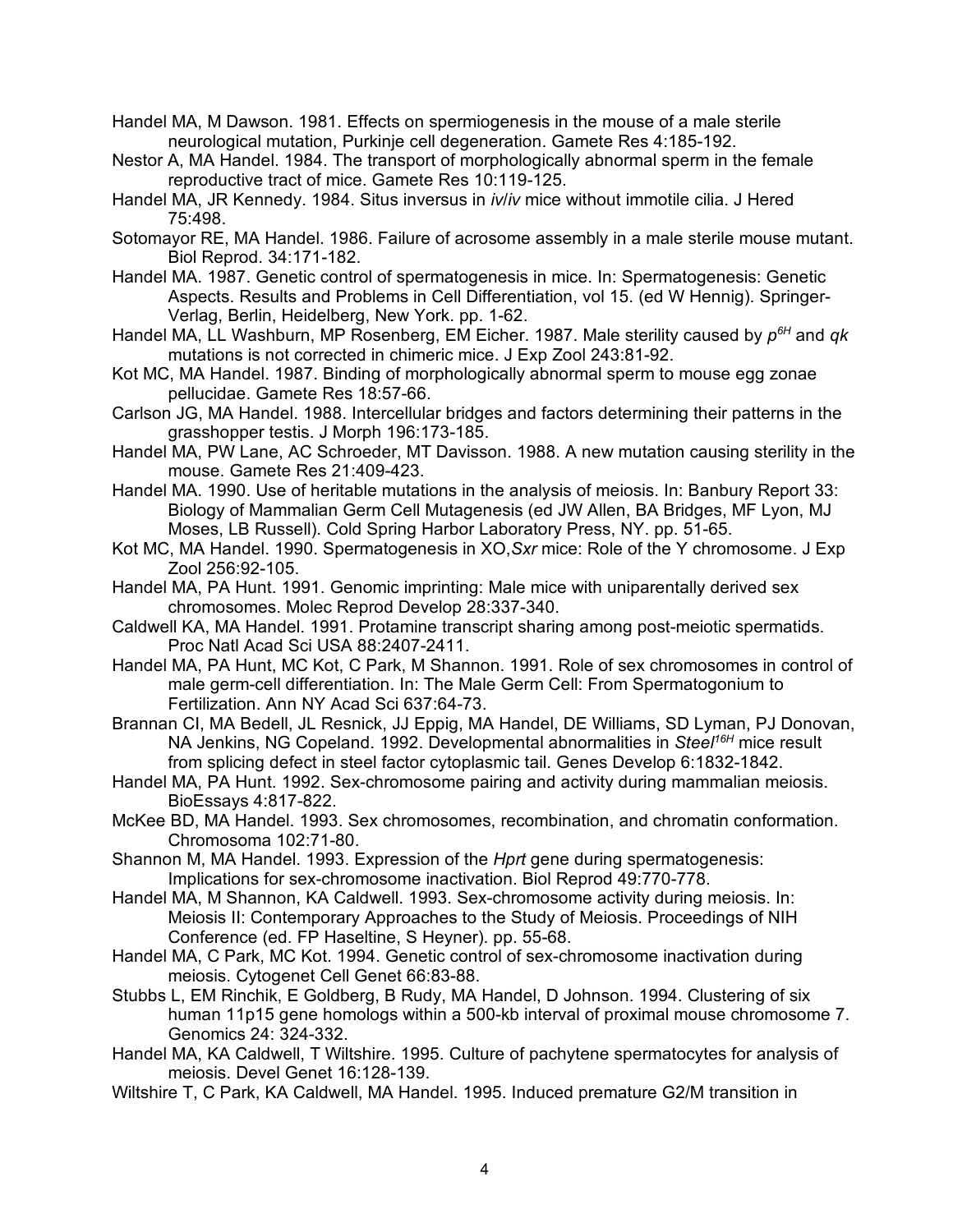pachytene spermatocytes includes events unique to meiosis. Dev Biol 169:557-567.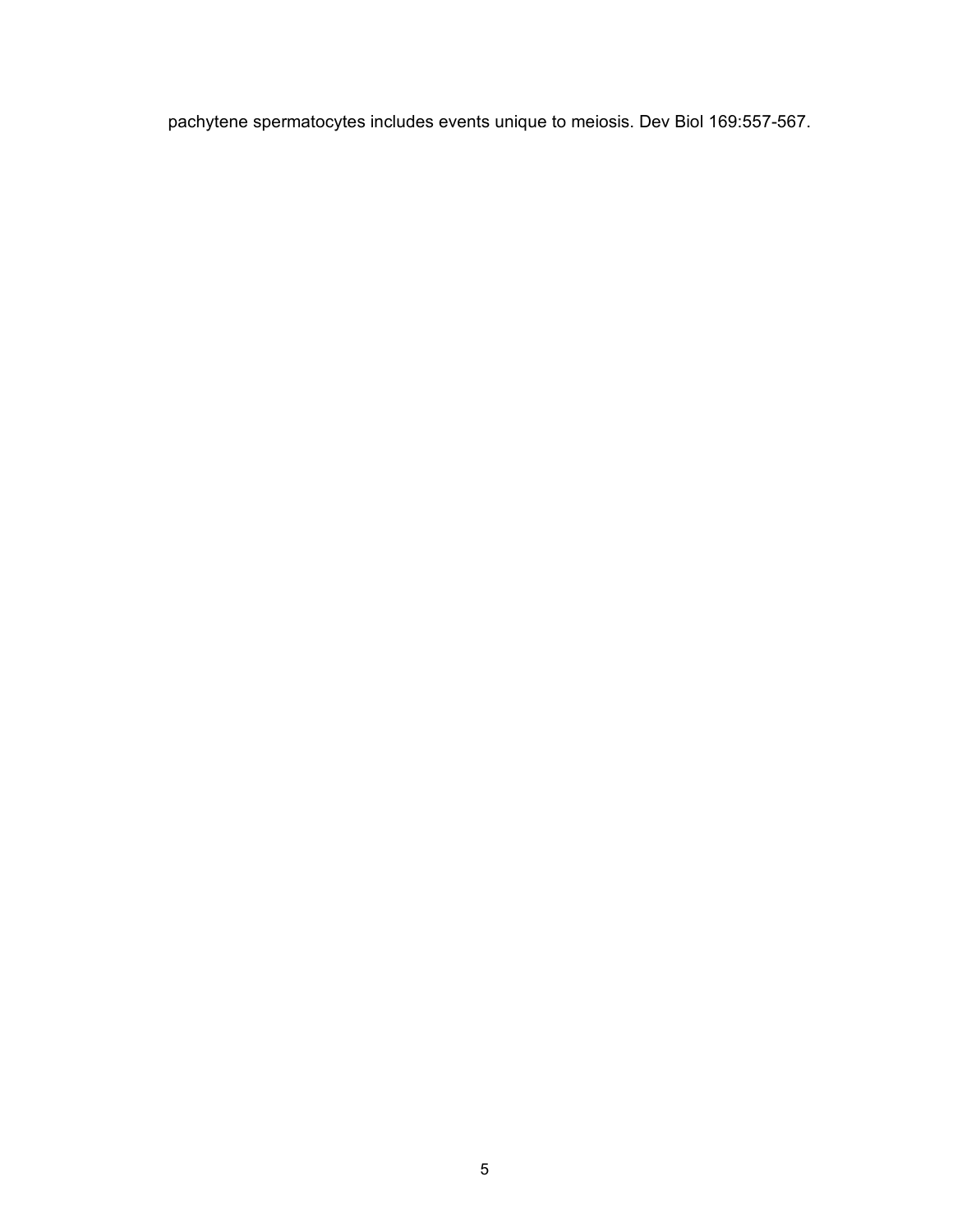- Rinchik EM, DA Carpenter, MA Handel. 1995. Pleiotropy in microdeletion syndromes: Neurologic and spermatogenic abnormalities in mice homozygous for the *p6H* deletion are likely due to dysfunction of a single gene. Proc Natl Acad Sci USA 92:6394-6398.
- Feil R, MA Handel, ND Allen, W Reik. 1995. Chromatin structure and imprinting: Developmental control of DNase-I sensitivity in the mouse insulin-like growth factor 2 gene. Devel Genet 17:240-252.
- Caldwell KA, T Wiltshire, MA Handel. 1996. A genetic strategy for differential screening of meiotic germ-cell cDNA libraries. Molec Reprod Devel 43:403-413.
- Ward-Bailey PF, KR Johnson, MA Handel, BS Harris, MT Davisson. 1996. A new mutation causing male sterility and histoincompatibility. Mamm Genome 7:793-797.
- Cao T, M Shannon, MA Handel, LD Etkin. 1996. The mouse ret finger protein (*rfp*) protooncogene is expressed at specific stages of mouse spermatogenesis. Devel Genet 19:309-320.
- Cobb J, RK Reddy, C Park, MA Handel. 1997. Analysis of expression and function of topoisomerase I and II during meiosis in male mice. Molec Reprod Devel 46:489-498.
- Wiltshire T, C Park, MA Handel. 1998. Chromatin configuration during meiosis I prophase of spermatogenesis. Molec Reprod Devel 49:81-91.
- Hunt PA, C Worthman, H Levinson, J Stallings, R LeMaire, K Mroz, C Park, MA Handel. 1998. Germ cell loss in the XXY male mouse: Altered X-chromosome dosage affects prenatal development. Molec Reprod Devel 49:101-111.
- Handel MA, JJ Eppig. 1998. Sexual dimorphism in the regulation of meiosis. In: Meiosis and Gametogenesis (ed. MA Handel). pp. 333-358. San Diego, Academic Press.
- Handel MA. 1998. Monitoring meiosis in gametogenesis. Theriogenology 49:423-430.
- Handel MA, J Cobb. 1998. Acquisition of competence to enter meiotic metaphase during mammalian spermatogenesis. In: Germ Cell Development, Division, Disruption and Death, Proceedings of the XIVth Testis Workshop (ed. BR Zirkin). Serono Symposia, pp. 61-67.
- Pittman DL, J Cobb, KJ Schimenti, LA Wilson, DM Cooper, E Brignull, MA Handel, JC Schimenti. 1998. Meiotic prophase arrest with failure of chromosome synapsis in mice deficient for *Dmc1*, a germline-specific RecA homolog. Molec Cell 1:697-705.
- Przyborski SA, BB Knowles, MA Handel, SA Gurwitch, SL Ackerman. 1998. Differential expression of the zinc finger gene *Zfp105* during spermatogenesis. Mamm Genome 9:758-762.
- Kimura Y, H Tateno, MA Handel, R Yanagimachi. 1998. Factors affecting meiotic and developmental competence of primary spermatocyte nuclei injected into mouse oocytes. Biol Reprod 59:871-877.
- Wojnowski L, R Bernal, CM Park, MA Handel, WF Hollander, A Zimmer. 1998. Reduced activity of BRAF protein kinase in *hop* and *hop<sup>hpy</sup>* mouse mutants. Mamm Genome 9:905-906.
- Cobb J, MA Handel. 1998. Dynamics of meiotic prophase I during spermatogenesis: From pairing to division. Sem Cell Devel Biol 9:445-450.
- Watson ML, AR Zinn, N Inoue, KD Hess, J Cobb, MA Handel, R Halaban, GM Albright, RW Moreadith. 1998. Identification of *morc* (*microrchidia*), a mutation that results in arrest of spermatogenesis at an early meiotic stage in the mouse. Proc Natl Acad Sci USA 95:14361-14366.
- Courtois MP, MA Handel. 1999. A collaborative approach to teaching genetics information sources. Research Strategies 16:211-220.
- Cobb J, B Cargile, MA Handel. 1999. Acquisition of competence to condense metaphase I chromosomes during spermatogenesis. Dev Biol 205:49-64.
- Inoue N, KD Hess, RW Moreadith, LL Richardson, MA Handel, ML Watson, AR Zinn. 1999. New gene family defined by MORC, a nuclear protein required for mouse spermatogenesis. Hum Mol Genet 8:1201-1207.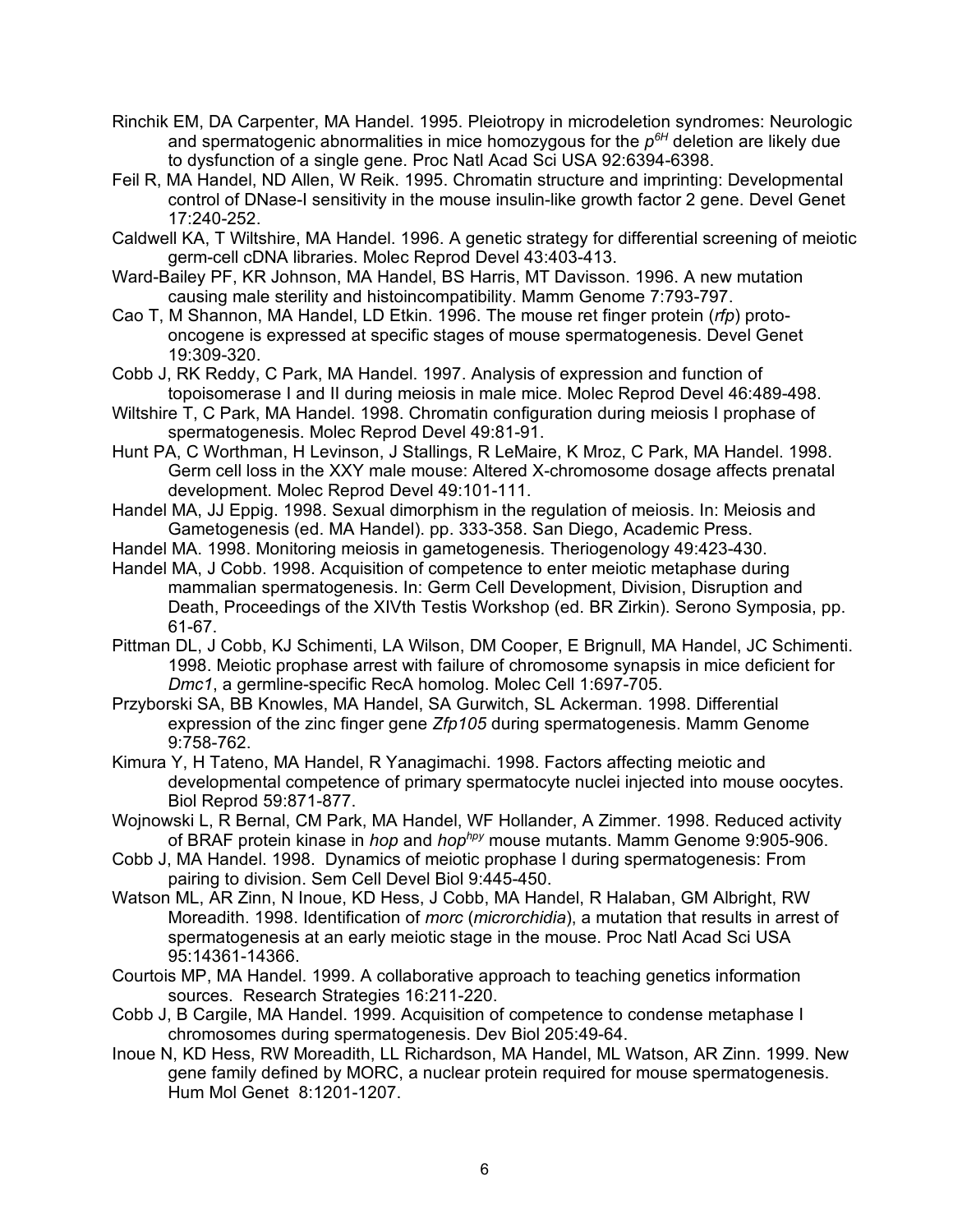- Jong MTC, AH Carey, KA Caldwell, MH Lau, MA Handel, DJ Driscoll, CL Stewart, EM Rinchik, RD Nicholls. 1999. Imprinting of a RING zinc-finger encoding gene in the mouse chromosome region homologous to the Prader-Willi syndrome genetic region. Hum Mol Genet 8:795-803.
- Handel MA, J Cobb, S Eaker. 1999. What are the spermatocyte's requirements for successful meiotic division? J Exp Zool (Mol Dev Evol) 285:243-250.
- Shannon M, JE Lamerdin, SL McCutcheon-Maloney, LL Richardson, MH Hwang, MA Handel, L Stubbs, MP Thelen. 1999. Characterization of the mouse *Xpf* DNA repair gene and differential expression during spermatogenesis. Genomics 62: 427-435.
- Cobb J, M Miyaike, A Kikuchi, MA Handel. 1999. Meiotic events at the centromeric heterochromatin: histone H3 phosphorylation, topoisomerase IIa localization and chromosome condensation. Chromosoma 108:412-425.
- Shannon M, L Richardson, A Christian, MA Handel, MP Thelan. 1999. Differential gene expression of mammalian *SPO11*/*TOP6A* homologs during meiosis. FEBS Letts 462:329- 334.
- Richardson LL, C Pedigo, MA Handel. 2000. Expression of DNA repair enzymes during spermatogenesis in mice. Biol Reprod 62:789-796.
- Handel MA. 2001. The genetics of spermatogenesis: Meiosis and gamete quality. In: Andrology in the 21<sup>st</sup> Century, Proceedings of the VIIth International Congress of Andrology (ed. B Robaire, H Chemes, CR Morales). Medimond Medical Publishing, pp. 3-14.
- Eaker S, A Pyle, J Cobb, MA Handel. 2001. Evidence for meiotic spindle checkpoint from analysis of spermatocytes from Robertsonian-chromosome-heterozygous mice. J Cell Sci 114:2953-2965.
- Libby BJ, R De La Fuente, MJ O'Brien, K Wigglesworth, J Cobb, A Inselman, S Eaker, MA Handel, JJ Eppig, JC Schimenti. 2002. The mouse meiotic mutation *mei1* disrupts chromosome synapsis with sexually dimorphic consequences for meiotic progression. Dev Biol 242:174-187.
- Eaker S, J Cobb, A Pyle, MA Handel. 2002. Meiotic prophase abnormalities and metaphase cell death in MLH1-deficient mouse spermatocytes: Insights into regulation of spermatogenic progress. Dev Biol 249:85-95.
- Pyle A, MA Handel. 2003. Meiosis in male PL/J mice: A genetic model for gametic aneuploidy. Molec Reprod Devel 64: 471-481.
- Handel MA and MP Hardy. 2003. Synopsis: XVIIth Testis Workshop, "Functional genomics of male reproduction. J Androl 24:629-631.
- Inselman A, S Eaker, MA Handel. 2003. Temporal expression of cell cycle related proteins during spermatogenesis: Establishing a timeline for onset of the meiotic divisions. Cytogenet Genome Res 103:277-284.
- Sharan SK, A Pyle, V Coppola, J Babus, S Swaminathan, J Benedict, D Swing, BK Martin, L Tessarollo, JP Evans, JA Flaws, MA Handel. 2004. BRCA2 deficiency in mice leads to meiotic impairment and infertility. Development 131:131-142.
- Handel MA. 2004. News and Views: Marking Xs, together and separately. Nature Genetics 36:12-13.
- Qin J, LL Richardson, M Jasin, MA Handel, N Arnheim. 2004. Mouse strains with an active *H2- Ea* meiotic recombination hot spot exhibit increased levels of *H2-Ea* -specific DNA breaks in testicular germ cells. Molec Cell Biol 24:1655-1666.
- Xu H, M Beasley, S Verschoor , A Inselman, MA Handel, MJ McKay. 2004. A new role for the mitotic RAD21/SCC1 cohesin in meiotic chromosome cohesion and segregation in the mouse. EMBO Reports 5:378-384.
- Handel MA. 2004. The XY body: A specialized meiotic chromatin domain. Exp Cell Res 296:57- 63.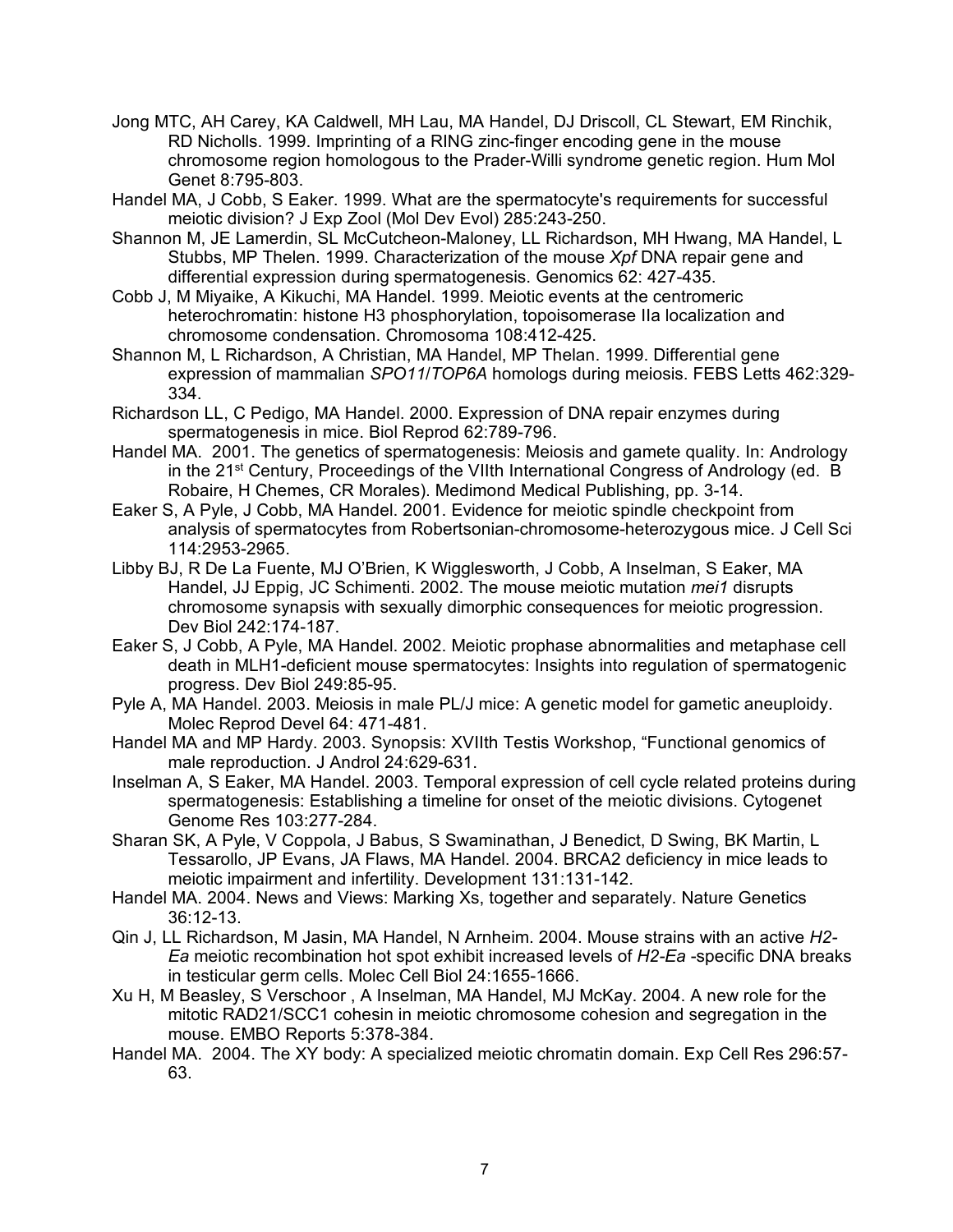- Lin Q, A Inselman, X Han, H Xu, W Zhang, MA Handel, AI Skoultchi. 2004. Reductions in linker histone levels are tolerated in developing spermatocytes but cause changes in specific gene expression. J Biol Chem 279:23525-23535.
- Inselman A, MA Handel. 2004. Mitogen-activated protein kinase dynamics during the meiotic G2/MI transition of mouse spermatocytes. Biol Reprod 71:570-578.
- Lessard C, JK Pendola, SA Hartford, JC Schimenti, MA Handel, JJ Eppig. 2004. New mouse genetic models for human contraceptive development. Cytogenet Genome Res 105:222- 227.
- Cho YS, Chennathukuzhi VM, Handel MA, Eppig J, Hecht NB. 2004. The relative levels of translin-associated factor X (TRAX) and testis brain RNA-binding protein determine their nucleocytoplasmic distribution in male germ cells. J Biol Chem 279:31514-31523.
- Rogers RS, A Inselman, MA Handel, MJ Matunis. 2004. SUMO modified proteins localize to the XY body of pachytene spermatocytes. Chromosoma 113:233-243.
- Handel MA, Sun F. 2005. Regulation of meiotic cell divisions and determination of gamete quality: Impact of reproductive toxins. Sem Reprod Med. 23:213-221.
- Cho YS, Iguchi N, Yang J, Handel MA, Hecht NB. 2005. Meiotic mRNA and non-coding RNA targets of the RNA-binding protein translin (TSN) in mouse testis. Biol Reprod 73:840- 847.
- Handel, MA, C Lessard, L Reinholdt, J Schimenti, JJ Eppig. 2006. Mutagenesis as an unbiased approach to identify novel contraceptive targets. Mol Cell Endo 250:201-205.
- Matulis S, MA Handel. 2006. Spermatocyte responses in vitro to induced DNA damage. Molec Reprod Devel 73:1061-1072.
- Davisson MT, MA Handel. 2007. Cytogenetics. In: Mouse in Biomedical Research, 2nd Ed. (Eds., Fox J, Barthold S, Davisson MT, Newcomer C, Quimby F, Smith A), Elsevier Press. Vol. 1 Ch. 9 pp 145-164.
- Lessard C, H Lothrop, JC Schimenti, MA Handel. 2007. Mutagenesis-generated mouse models of human infertility with abnormal sperm. Hum Reprod 22:159-166.
- Davisson M, E Akeson, C Schmidt, B Harris, J Farley, MA Handel. 2007. Impact of trisomy on fertility and meiosis in male mice. Hum Reprod 22:468-476.
- Mailhes JB, MA Handel. 2008. Animal models for investigating the causes and mechanisms of mammalian germ cell aneuploidy. In: Source Book of Models for Biomedical Research (Ed. M. Conn), pp. 527-537. Humana Press.
- Good JM, MA Handel, MW Nachman. 2008. Asymmetry and polymorphism of hybrid male sterility during the early stages of speciation in house mice. Evolution 62:50-65.
- Ryu KW, SA Sinnar, LG Reinholdt, S Vaccari, S Hall, MA Garcia, TS Zaitseva, DM Bouley, K Boekelheide, MA Handel, M Conti, RR Kopito. 2008. The mouse polyubiquitin gene *Ubb* is essential for meiotic progression. Mol Cell Biol 28:1136-1146.
- Philipps, D., K Wigglesworth, S Hartford, F Sun, S Pattabiraman, K Schimenti, MA Handel, JJ Eppig, J Schimenti. 2008. The dual bromodomain and WD repeat-containing mouse protein BRWD1 is required for normal spermiogenesis and the oocyte-embryo transition. Devel. Biol. 317:72-82.
- Sun F, MA Handel. 2008. Regulation of the meiotic prophase I to metaphase I transition in mouse spermatocytes. Chromosoma 117:471-485.
- La Salle S, F Sun, XD Zhang, MJ Matunis, MA Handel. 2008. Developmental control of sumoylation pathway proteins in mouse male germ cells. Dev Biol 321:227-237.
- Geyer CB, AL Inselman, JA Sunman, S Bornstein, MA Handel, EM Eddy. 2009. A missense mutation in the *Capza3* gene and disruption of F-actin organization in spermatids of *repro32* infertile male mice. Dev Biol 330:142-152.
- La Salle S, F Sun, MA Handel. 2009. Isolation and short-tem culture of mouse spermatocytes for analysis of meiosis. In: Methods in Molecular Biology, Molecular Medicine and Biotechnology (Series Editor: J. N. Walker), Meiosis Protocols (Ed. S. Keeney). Humana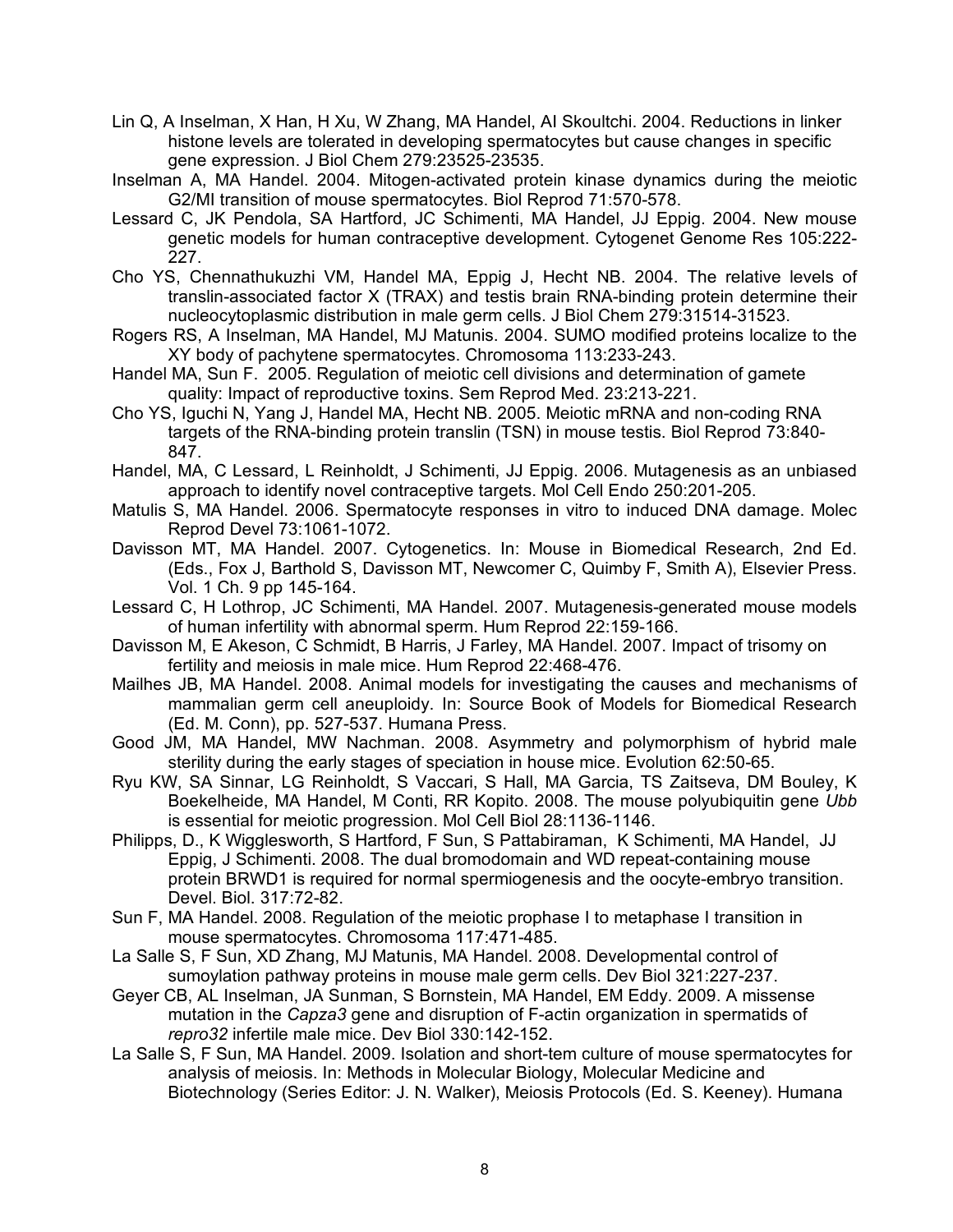Press. 558:279-297.

- Reinholdt LG, A Czechanski, S Kamdar, BL King, F Sun, MA Handel. 2009. Meiotic behavior of aneuploid chromatin in mouse models of Down syndrome. Chromosoma 118:723-736.
- Handel MA, JC Schimenti. 2010. Genetics of mammalian meiosis: regulation, dynamics and impact on fertility. Nat Rev Genet 11:124-136.
- Sun F, K Palmer, MA Handel. 2010. Mutation of *Eif4g3*, encoding a eukaryotic translation initiation factor, causes male infertility and meiotic arrest of mouse spermatocytes. Development 137:1699-1707.
- Sun F, MA Handel. 2011. A mutation in *Mtap2* is associated with arrest of mammalian spermatocytes before the first meiotic division. Genes 2(1):21-25. doi:10.3390/genes2010021
- Bolcun-Filas E, LA Bannister, A Barash, KJ Schimenti, SA Hartford, JJ Eppig, MA Handel, L Shen, JC Schimenti. 2011. A-MYB (MYBL1) transcription factor is a master regulator of male meiosis. Development 138:3319-3330.
- La Salle S, K Palmer, M O'Brien, JC Schimenti, JJ Eppig, MA Handel. 2012. *Spata22*, a novel vertebrate-specific gene, is required for meiotic progress in mouse germ cells. Biol Reprod 86: 45, 1-12.
- Su Y-Q, K Sugiura, F Sun, JK Pendola, GA Cox, MA Handel, JC Schimenti, JJ Eppig. 2012. MARF1 regulates essential oogenic processes in mice. Science 335:1496-1499.
- Fritsche M, L Reinholdt, M Lessard, MA Handel, J Bewersdorf, DW Heermann. 2012. The impact of entropy on the spatial organization of synaptonemal complexes within the cell nucleus. PLoS Biol. 7(5):e36282. PMCID: PMC3344857
- Jordan P, J Karppinen, MA Handel. 2012. Polo-like kinase is required for synaptonemal complex disassembly and phosphorylation in mouse spermatocytes. J Cell Sci 125:5061-5072.
- Guan Y, D Gorenshteyn, JC Schimenti, MA Handel, CJ Bult, MA Hibbs, OG Troyanskaya. 2012. Tissue-specific functional networks for prioritizing disease genes. PloS Comp Biol 8:e1002694.
- Su Y-Q, F Sun, MA Handel, JC Schimenti, JJ Eppig. 2012. Meiosis arrest female 1 (MARF1) has nuage-like function in mammalian oocytes. Proc Natl Acad Sci USA 109:18653-18660.
- Bentson LF, VA Agbor, LN Agbor, AC Lopez, LE Nfonsam, SS Bornstein, MA Handel, CC Linder. 2013. New point mutation in *Golga3* causes multiple defects in spermatogenesis. Androl 1:440-450.
- Fujiwara Y, N Ogunuke, K Inouye, A Ogura, MA Handel, J Noguchi, T Kunieda. 2013. t-SNARE Syntaxin2 (STX2) is implicated in intracellular transport of sulfoglycolipids during meiotic prophase in spermatogenesis. Biol Reprod 88:141, 1-9.
- Gomez R, PW Jordan, A Viera, M Alsheimer, T Fukuda, R Jessberger, E Llano, AM Pendas, MA Handel, JA Suja. 2013. Dynamic localization of SMC5/6 complex proteins during mammalian meiosis and mitosis implies functions in distinct chromosome processes. J Cell Sci 126:4239-4252.
- Luo M, F Yang, NA Leu, J Landaiche, MA Handel, R Benavente, S La Salle, PJ Wang. 2013. MEIOB exhibits single-stranded DNA-binding and exonuclease activities and is essential for meiotic recombination. Nat Commun 2013 Nov 18; 4:2788.
- Handel MA, JJ Eppig, JC Schimenti. 2014. Applying "gold standards" to *in vitro*-derived germ cells. Cell 157:1257-1261.
- Fujiwara Y, H Matsumoto, K Akiyama, A Srivastava, M Chikushi, MA Handel, T Kunieda. 2015. An ENU-induced mutation in the mouse *Rnf212* gene is associated with male meiotic failure and infertility. Reproduction 149:67-74. PMCID: PMC4248014.
- Sun F, Y Fujiwara, LG Reinholdt, J Hu, RL Saxl, CL Baker, PM Petkov, K Paigen, MA Handel. 2015. Nuclear localization of PRDM9 and its role in meiotic chromatin modifications and homologous synapsis. Chromosoma 124:397-415. PMCID: PMC4550572.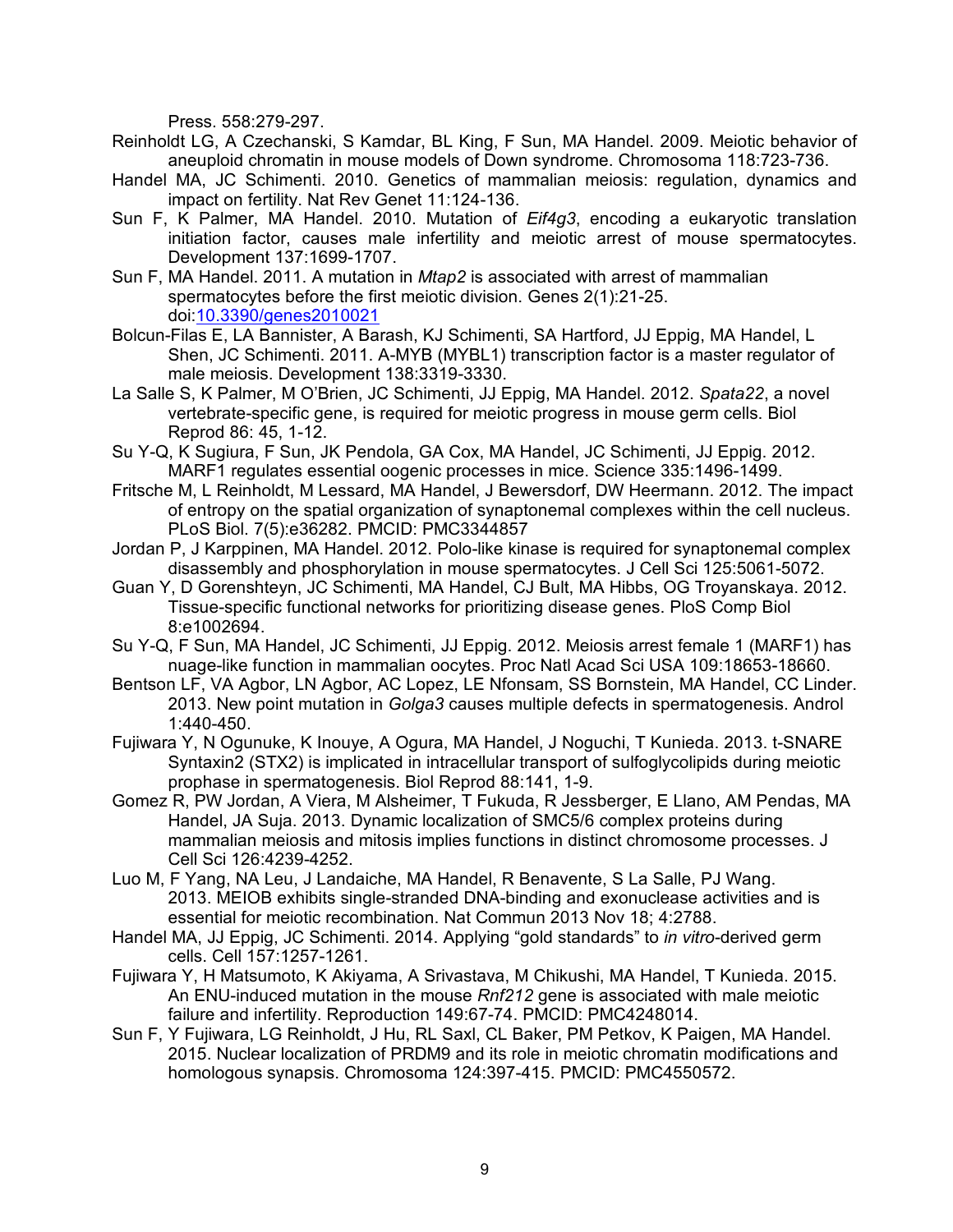- Walker M, T Billings, CL Baker, N Powers, H Tian, RL Saxl, K Choi, MA Hibbs, G Carter, MA Handel, K Paigen, PM Petkov. 2015. Affinity-seq detects genome-wide PRDM9 binding sites and reveals the impact of prior chromatin modifications on mammalian recombination hotspot usage. Epigenet Chrom 8:31 (DOI: 10.1186/s13072-015-0024-6) PMCID: PMC4562113.
- Huang F. G Sirinakis, ES Allgeyer, LK Schroeder, WC Duim, EB Kromann, T Phan, FE Rivera-Molina, JR Myers, I Irnov, M Lessard, Y Zhang, MA Handel, C Jacobs-Wagner, CP Lusk, JE Rothman, DK Toomre, MJ Booth, J Bewersdorf. 2016. Ultra-high resolution 3D imaging of whole cells. Cell 166:1028-1040.
- Ball RL, Y Fujiwara, F Sun, J Hu, M Hibbs, MA Handel, GW Carter. 2016. Regulatory complexity revealed by integrated cytological and RNA-seq analyses of meiotic substages in mouse spermatocytes. BMC Genomics 17:628.
- Hwang G, F Sun, M O'Brien, JJ Eppig, MA Handel, PW Jordan. 2017. SMC5/6 is required for the formation of segregation-competent bivalent chromosomes during meiosis I in mouse oocytes. Development 144:1648-1660.
- Hu J, F Sun, MA Handel. 2017. Nuclear localization of EIF4G3 suggests a role for the XY body in translational regulation during spermatogenesis in mice. Biol Reprod 98:102-114. doi/10.1093/biolre/iox150.
- Bolcun-Filas E, MAH Handel. 2018. Meiosis: The chromosomal foundation of reproduction. Biol Reprod doi:10.1093/biolre/ioy021.

## **BOOKS**

Handel MA, ed. 1998. Meiosis and Gametogenesis. San Diego, Academic Press.

# **ABSTRACTS**

Handel MA. 1969. Effects of cold and colchicine on chick embryo neural tube. Amer Zool 9:1122. Handel MA, ET Chin, J Papaconstantinou, EM Julku, DP Allison. 1971. Characterization of a

satellite DNA synthesized during development of *Rhynchosciara* testes. ASCB, Nov 1971. Handel MA. 1977. Characterization of mouse testicular microtubular protein. SSR, 1977.

- Handel MA. 1979. Effects on spermiogenesis in the mouse of a neurological mutation, Purkinje cell degeneration. Biol Reprod 20 (Suppl):35A.
- Juntti TM, MA Handel. 1981. Isolation and characterization of fibrous sheaths and outer dense fiber-connecting piece complex of mouse sperm tails. Biol Reprod 24 (Suppl):90A.
- Handel MA, WG Beamer, M Allison. 1981. Testicular development and serum FSH levels in dwarf (*dw*) mice. Biol Reprod 24 (Suppl):35A.
- Handel MA, LL Washburn, MP Rosenberg, EM Eicher. 1983. Male sterility of *p6H* and *qk* is not rescued in mouse chimeras. Biol Reprod 28 (Suppl):68.
- Sotomayor RE, T Chen, MA Handel. 1985. Reproductive hormone profile of male sterile mouse mutants. SE Endocrine Society.
- Sotomayor RE, J Clark, MA Handel. 1986. Developmental expression of the blind-sterile (*bs*) mutation in mouse testes. Biol Reprod 34 (Suppl):60.
- Kot MC, MA Handel. 1987. Spermatogenic kinetics and differentiation in XO,*Sxr* mice. Biol Reprod 36 (Suppl):81.
- Handel MA, C Park. 1988. Spermatogenesis and sex-vesicle structure in translocation-sterile mice. Biol Reprod 38 (Suppl):88.
- Taylor BA, L Rowe, MA Handel. 1988. Male sterility associated with an ecotropic murine leukemia virus (MuLV) germline insertion. 6th International Workshop on Molecular Genetics of the Mouse, Girton College, Cambridge, England.
- Handel MA, PA Hunt. 1989. Differentiation of germ cells and somatic cells in the gonads of XXY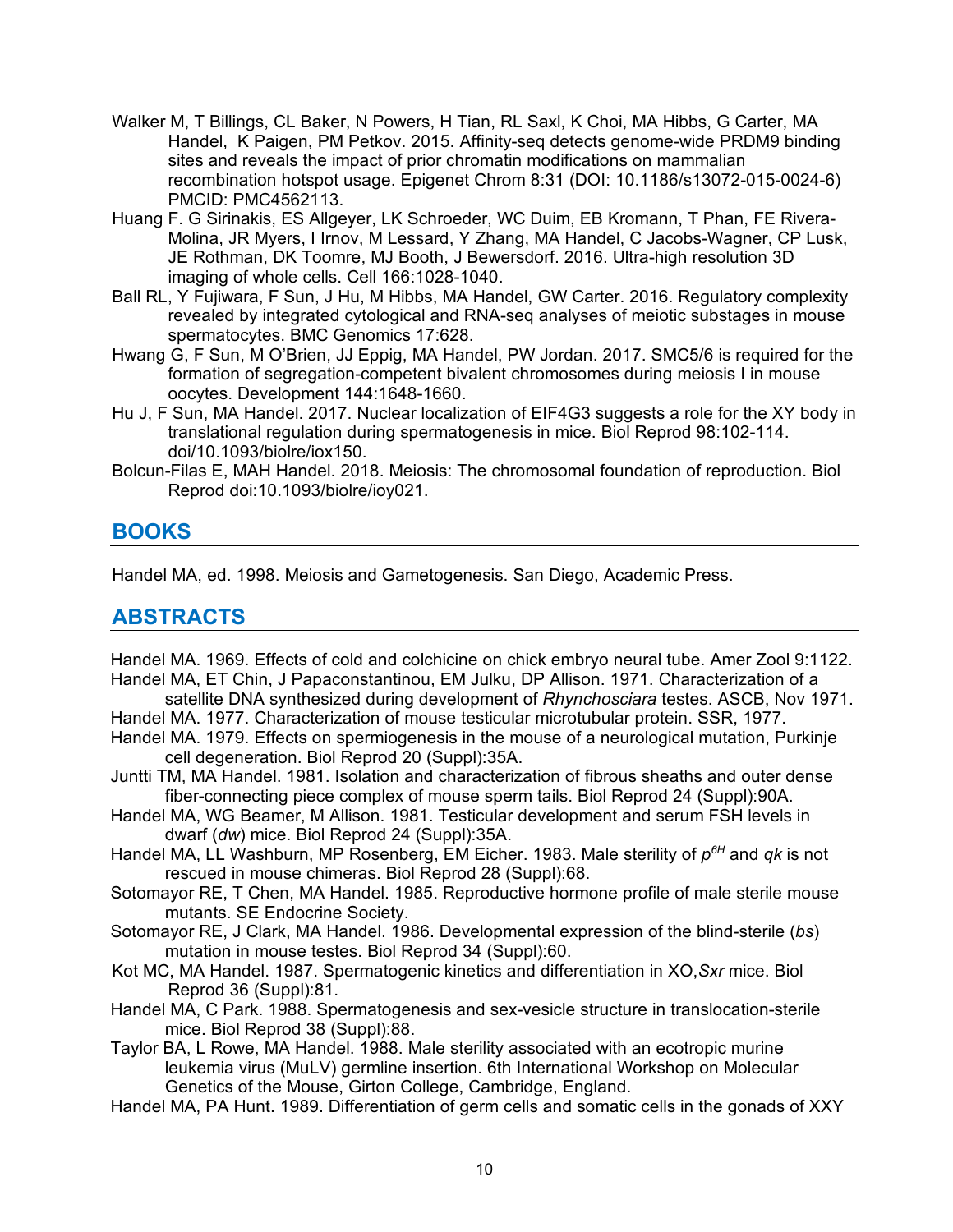mice. Biol Reprod 40 (Suppl):142.

Hunt PA, MA Handel. 1990. Male mice with uniparentally derived sex chromosomes. Biol Reprod 42 (Suppl):64.

Shannon M, MA Handel. 1990. Developmental expression of HPRT in the testis. Biol Reprod 42 (Suppl):70.

Wiltshire T, KA Caldwell, MA Handel. 1992. Chromosome pairing and transcription in cultured pachytene spermatocytes. Mol Biol Cell 3:101a.

Reddy RK, MA Handel. 1995. Analysis of expression of topoisomerase I and IIa during spermatogenesis in mice. Biol Reprod 52(Suppl):192.

Cobb JA, MA Handel. 1995. Role of topoisomerases in meiotic cell cycle transitions in mouse spermatocytes. Mol Biol Cell 6:316a.

Handel MA, T Wiltshire. 1995. Timing of meiotic prophase events as deduced from premature induction of metaphase in spermatocytes. Mol Biol Cell 6:132a.

Wiltshire T, C Park, MA Handel. 1995. Assessment of meiotic chromatin configuration in spermatocytes. Mol Biol Cell 6:71a.

Handel MA, S Gurwitch, J Cobb. 1996. Analysis of gene expression during meiotic prophase of spermatogenesis in mice. Biol Reprod 54(Suppl 1):108.

Cobb J, MA Handel. 1997. Localization of topoisomerase IIa during meiosis in the male mouse. Molec Biol Cell 8 (Suppl):217a.

Richardson LL, AlSharif S, Park C, MA Handel. 1998. Expression of DNA repair enzymes during spermatogenesis in mice. Biol Reprod 58 (Suppl 1):141.

Eaker SS, MA Handel. 1999. Transillumination and localization of essential cell cycle proteins in stage XII mouse spermatocytes to order events leading to meiotic division. Biol Reprod 60 (Suppl 1):145.

Eaker SS, A Pyle, TJ Yen, MA Handel. 1999. Meiotic division of spermtocytes in mice heterozygous for Robertsonian translocations. Molec Biol Cell 10 (Suppl):390a.

Handel, MA, DK Andreadis, J Cobb. 2000. DNA damage delays induced meiotic G2/M transition in mouse spermatocytes. Biol Reprod. 62 (Suppl 1):334.

Eaker SS, AD Pyle, JA Cobb, MA Handel. 2000. Spermatocyte apoptosis and meiotic abnormalities are a consequence of MLH1 deficiency. Mol Biol Cell 11 (Suppl): 520A.

Pyle A, MA Handel MA. 2000. A mouse model for meiotic chromosome malsegregation. Mol Biol Cell 11 (Suppl): 520A.

Handel MA, J Schimenti, B Libby, S Eaker, A Pyle. 2001. Genes and chromosomes: Regulation of meiotic divisions in spermatocytes. Biol Reprod 64 (Suppl):99 (Abstract).

Inselman AL, S Eaker, MA Handel. 2001. Temporal ordering of events during male germ-cell meiotic prophase and division phase. Biol Reprod 64 (Suppl):217 (Abstract).

Pendola JK, C Lessard, SA Hartford, SA Sweeney, JC Masse, JC Shimenti, MA Handel, JJ Eppig. 2004. Mouse genetic models of infertility: A large-scale ENU mutagenesis program to produce reproductive mutant resources. Biol Reprod (Special Issue):161 (Abstract).

Matulis S, MA Handel. 2004. Spermatocyte chromatin modification after induced DNA damage and inhibition of topoisomerase II. Biol Reprod (Special Issue):741 (Abstract).

Lessard C, S Hartford, JC Schimenti, JJ Eppig, MA Handel. 2004. New ENU-induced mouse spermatogenesis mutation with phenotype of sperm tail and neck abnormalities. Biol Reprod (Special Issue):189 (Abstract).

Handel MA, JJ Eppig, JC Schimenti. 2005. ReproGenomics: A resource for mutant mouse models of infertility. XVIII Testis Workshop, Seattle. (Abstract)

Lessard C, MA Handel. 2005. *Ferf1*, an ENU-induced mouse mutation with a phenotype of male infertility characterized by fertilization failure. XVIII Testis Workshop, Seattle. (Abstract)

Lessard C, SA Hartford, JC Schimenti, MA Handel. 2005. Defective sperm tail formation is the phenotype of *repro2* sperm, an ENU-induced mouse mutation. Annual Meeting of the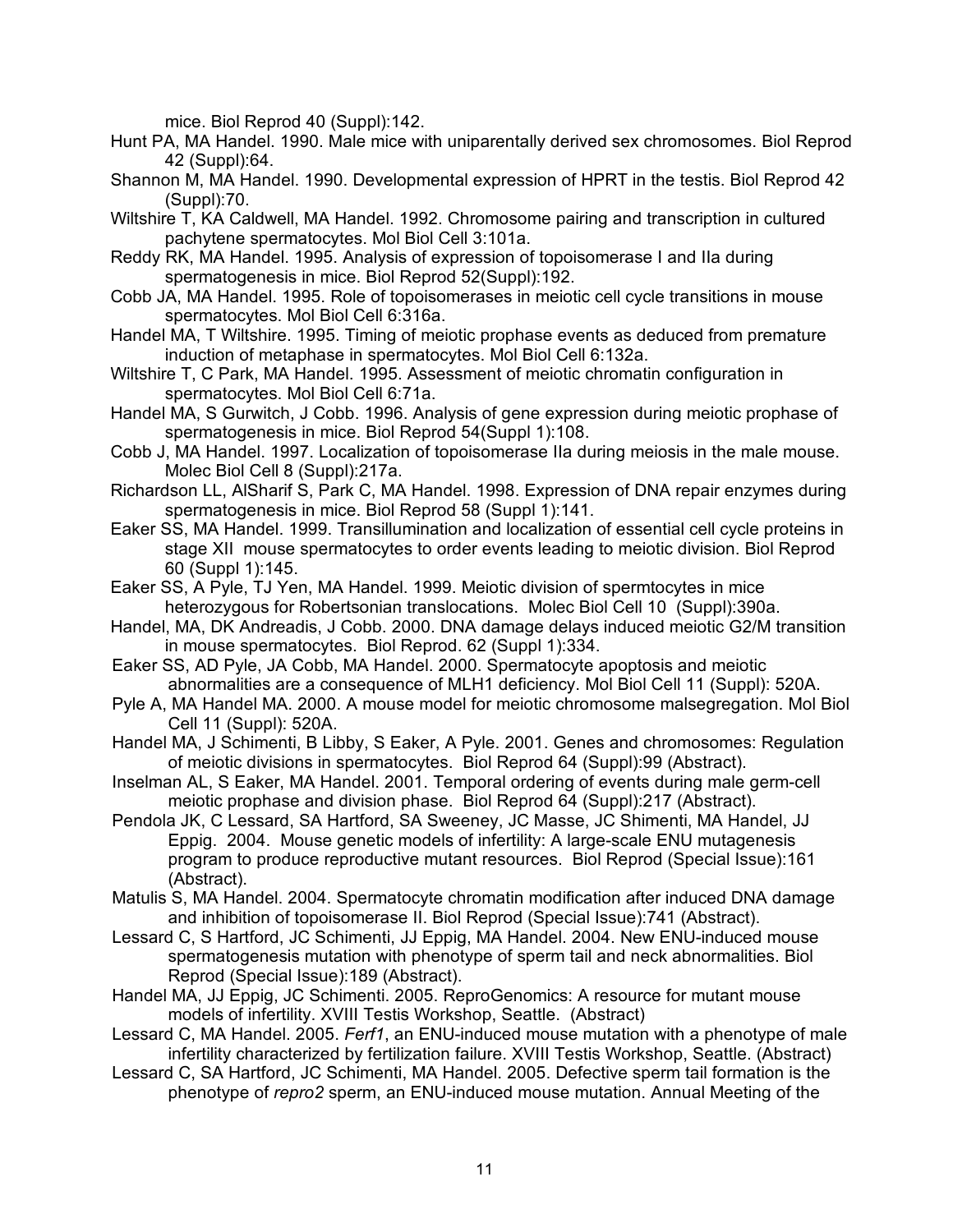Andrology Society of America, Seattle. (Abstract)

- Sun F, MA Handel. 2005. Chromatin remodeling during meiosis in spermatocytes. Biol Reprod (Special Issue): 162 (Abstract).
- Hampton JH, D Johnston, JJ Eppig, MA Handel. 2005. Expression of gremlin, a BMP antagonist, in the mouse testis. Biol Reprod (Special Issue): 178 (Abstract).
- Agbor NL, VA Agbor, L Yang, S Sweeney, MA Handel, MD Griswold, CC Linder. 2006. Developmental and gene expression profiling during spermatogenesis in a chemically induced genetic mouse model of infertility (*repro27*). Biol Reprod (Special Issue): 73 (Abstract).
- Sun F, MA Handel. 2006. An ENU-induced mutation causing arrest of spermatocytes before the first meiotic division. Biol Reprod (Special Issue): 83.
- La Salle S, MA Handel. 2007. Expression dynamics of sumoylation pathway genes in male germ cells. Biol Reprod (Special Issue):116.
- Nfonsam L, L Bentson, V Agbor, N Agbor, S Jorgensen, S Bornstein, MA Handel, C Liner. 2007. Differential Golga3 expression and defective spermatogenesis in C3Fe;B6-*repro27*. Biol Reprod (Special Issue):168.
- Reinholdt L, E Akeson, C Schmidt, M Davisson, MA Handel. 2007. The fate of unpaired chromatin during male meiosis in mice. Biol Reprod (Special Issue):198.
- Sun F, MA Handel. 2008. Orientation of Ts65Dn chromosome in meiosis I predicts reduction of metaphase II spermatocytes in a mouse model of Down syndrome. Biol Reprod (Special Issue):157.
- Geyer C, A Inselman, J Summan, S Bornstein, MA Handel, M Eddy. 2008. A missense mutation is present in the *Capza3* gene of ENU-generated *repro32* male infertility mutants. Biol Reprod (Special Issue):212.
- Sun F, K Palmer, K Laws, MA Handel. 2009. Mutation in the mouse *Eif4g3* gene is associated with spermatocytes arrest in meiotic prophase. Presented at Keystone Frontiers in Reproductive Biology and Regulation of Fertility, February 2009.
- Handel MA, C Durkin, F Sun. 2010. Selective regulation of protein translation in mouse spermatocytes. Presented at the 2010 Germ Cells Meeting, Cold Spring Harbor Laboratory.
- Jordan P, MA Handel. 2011. Inhibition of polo-like kinase 1 activity prevents synaptonemal complex disassembly. Presented at the 2011 North American Testis Workshop.
- Handel MA, P Jordan, F Sun. 2011. Regulation of meiotic progression. Presented at the 2011 North American Testis Workshop.
- La Salle S, K Palmer, M O'Brien, H Lothrop, MA Handel. 2011. A novel mammalian protein, SPATA22, is required for progression through meiotic prophase I in both male and female germ cells in the mouse. Presented at the 2011 Meeting of the Andrology Society of America.
- Handel MA, F Sun, S La Salle, JC Schimenti, JJ Eppig. 2012. Mutations affecting male meiosis. Presented at the 2012 Meeting of the Society for the Study of Reproduction.
- Sun F, R Saxl, P Petkov, C Baker, K Paigen, MA Handel. 2012. Meiotic prophase dynamics of PRDM9, a major regulator of mammalian recombination. Presented at the 2012 Germ Cells Meeting, Cold Spring Harbor Laboratory.
- Jordan P, F Sun, M O'Brien, JJ Eppig, MA Handel. 2013. Structural maintenance of chromosomes (SMC) 5/6 complex is essential for chromosome segregation during meiosis. Presented at the 2013 Meeting of the Society for the Study of Reproduction.
- Sun F, L Reinholdt, K Palmer, A Young, K Paigen, P Petkov, MA Handel. 2013. Male mice with mutations in the major recombination gene *Prdm9* exhibit meiotic silencing of unsynapsed chromatin. Presented at the 2013 Meeting of the Society for the Study of Reproduction.
- Fujiwara Y, M Chikushi, MA Handel, T Kunieda. 2013. The *repro57* mutation causes defective meiotic recombination and infertility in male mice. Presented at the 2013 Meeting of the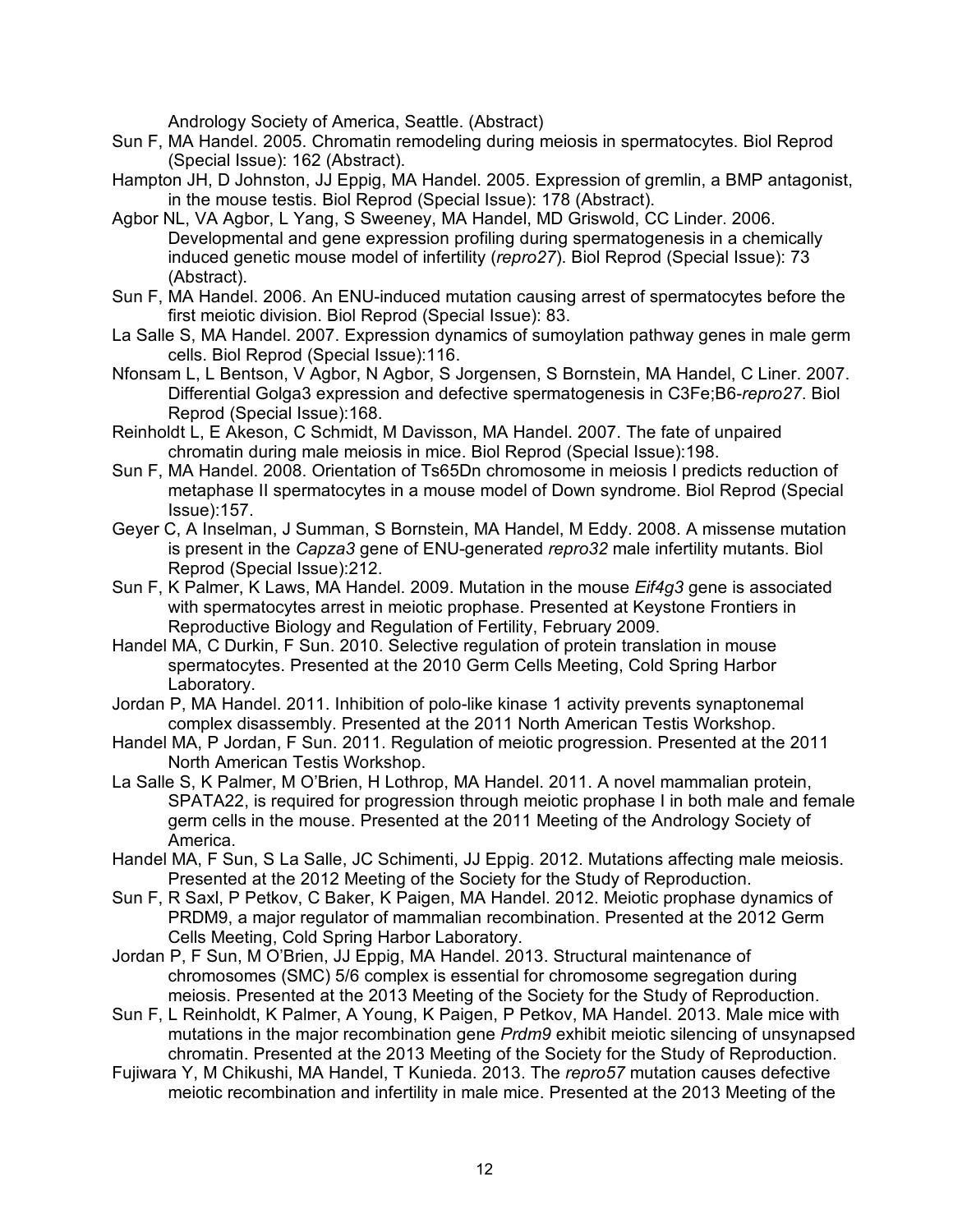Society for the Study of Reproduction.

- Ball RL, Y Fujiwara, F Sun, MA Handel, GW Carter. 2014. Transcriptional deconvolution of meiotic substages using RNA-seq and cytological analysis of the first wave of spermatogenesis in the mouse. Presented at International Mammalian Genome Conference.
- Hu J, F Sun, X Wang, Y Fujiwara, RL Ball, GW Carter, MA Handel. 2016. Selective regulation of translation during spermatogenesis in the mouse. Presented at the 2016 Gordon Conference on Mammalian Reproduction.
- Bhattacharyya T, M Walker, J Hu, C Brunton, K Paigen, P Petkov, MA Handel. 2016. PRDM9 and cohesion proteins act synergistically to promote normal meiotic double-steand break formation in mouse spermatocytes. Presented at the 2016 Germ Cells Meeting, Cold Spring Harbor Laboratory.
- Fine A, Y Fujiwara, T Bhattacharyya, RL Ball, MA Handel, GW Carter. 2016. Integrative genomic analysis of early meiotic prophase. Presented at EMBL Genome Conference.
- Kent T, N Harerimana, MA Handel. 2017. Anchoring the onset of the meiotic division phase within the cycle of the seminiferous epithelium. Trainee Oral Competition presentation at the 2017 Meeting of the Society for the Study of Reproduction.
- Fine AD, RL Ball, Y Fujiwara, G Carter, MA Handel. 2017. An integrative genomic analysis of early meiotic prophase gene expression in mouse spermatocytes. Poster presentation at the 2017 Meeting of the Society for the Study of Reproduction.
- Bhattacharyya T, M Walker, J Hu, A Fine, C Brunton, P Petkov, K Paigen, MA Handel. 2017. Chromosome axis promotes recombination during mammalian meiosis. Poster presentation at 2017 EMBO Conference on Meiosis, Croatia.

## **INVITED PRESENTATIONS & SEMINARS**

University of Tennessee Centripetals, October 1988

Department of Biology, Tennessee Technological University, Cookeville, November 1988 Department of Medical Biology, University of Tennessee Health Sciences Center at Knoxville, December 1988

Division of Reproductive Biology, Department of Population Dynamics, The Johns Hopkins University, Baltimore, December 1988

Department of Medical Genetics, Emory University, Atlanta, February 1989 Laboratories for Reproductive Biology, University of North Carolina, Chapel Hill, March 1989 University of Georgia, Athens SOTAB (Symposium for Teachers of College Biology) Symposium on Biology of Females, April 1989

Emory University, Interdepartmental Course on Genetic Models, Atlanta, April 1989 Sixtieth Anniversary Symposium, The Jackson Laboratory, Bar Harbor, ME, June 1989 Banbury Conference on Mutation Induction and Heritability in Mammalian Germ Cells, Banbury

Center of the Cold Spring Harbor Laboratory, November 1989 University of Nijmegen, Nijmegen, The Netherlands, December 1989 Agricultural University of Wageningen, Wageningen, The Netherlands, December 1989 Washington State University / University of Idaho Joint Seminar Program, Pullman WA and Moscow ID, March 1990

University of Pennsylvania Reproductive Biology Group, Philadelphia, April 1990

Texas Tech University Center for Health Sciences, Lubbock, November 1990

XIth North American Testis Workshop, Montreal, April 1991

The Jackson Laboratory, Bar Harbor, ME, July 1991

Gordon Conference on Fertilization, Tilton Academy, NH: Session Chair, July 1991

NIH Meiosis Conference, Philadelphia, PA, October 1991

Department of Anatomy and Cell Biology, University of Virginia Medical School, Charlottesville,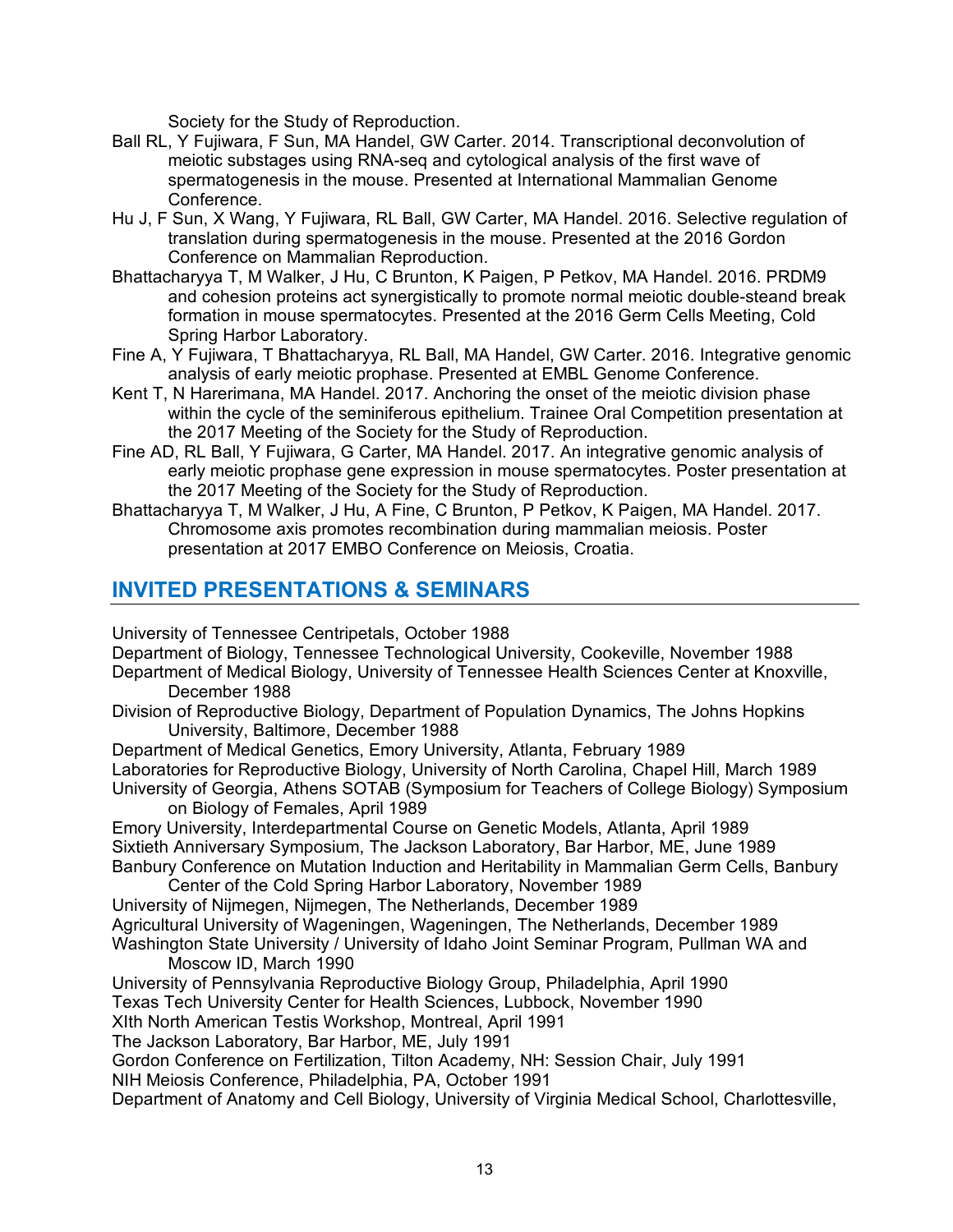February 1992

Gordon Conference on Reproductive Tract Biology, Plymouth State College, NH, July 1992: Session Chair and Discussant

Department of Cell Biology and Anatomy, Vanderbilt University, Nashville, TN, February 1993 College of Liberal Arts "Pregame Showcase," University of Tennessee, September 1993 Department of Genetics, Hebrew University, Jerusalem, Israel, February 1994 Department of Genetics, University of Edinburgh, Edinburgh, Scotland, March 1994 Conference on Chromosome Mechanics, University of Pavia, Pavia, Italy, May 1994 Department of Physiology, Cornell University, Ithaca, New York, October 1994 University of Tennessee Centripetals: "Genome Knowledge: Boon or Bane;" September 1995 Dept. Biochemistry, Vanderbilt University, Nashville, TN, Special Seminar Series on Chromosome Structure and Dynamics, March 1996 American Society for Andrology, Minneapolis MN, April 1996, ASA/NME State of the Art Lecture:

"Genetics of Sperm Structure and Function" University of Tennessee, Phi Beta Kappa Spring Banquet Lecture, April 1996: "Human Genome

- Knowledge"
- Society for the Study of Reproduction Annual Meeting, London, Ontario, July, 1996: Convener of Minisymposium on Cell Cycle in Gametogenesis
- Gordon Conference on Mammalian Gametogenesis and Early Development, Colby-Sawyer College, New London, NH, August 1996: Session Chair and Presenter
- Department of Anatomy and Cell Biology, Temple University School of Medicine, Philadelphia PA, October 1996
- Serono Symposium/Testis Workshop, Baltimore MD, February 1997: "Acquisition of Competence to Enter Meiotic Metaphase during Spermatogenesis"
- European Meiosis Meeting, Wageningen, The Netherlands, April 1997: "Induced Meiotic Metaphase"
- Department of Developmental Biology, Stanford University, Palo Alto, CA; April 1997
- Developmental Biology Program, University of California at San Francisco, San Francisco, CA; April 1997
- 25th Anniversary of the Frozen Mouse Embryo Symposium on Cryobiology of Gametes and Embryos, The Jackson Laboratory, Bar Harbor, ME, September 1997: "Acquisition of Competence to Enter Meiotic Metaphase during Spermatogenesis"
- International Embryo Transfer Society Symposium on Gamete Biology, Boston MA, January 1998: "Monitoring Meiosis in Gametogenesis"
- Department of Genetics, Case Western Reserve University School of Medicine, Cleveland OH, February 1998: "Regulating Entry into Meiotic Division during Spermatogenesis"
- Department of Cell Biology, East Tennessee State University Medical School, Johnson City, TN, April 1998: "Regulating Entry into Meiotic Division during Spermatogenesis"
- Department of Developmental Genetics, Babraham Institute, Cambridge, England, May 1998: "Control of Meiosis in Spermatogenesis"
- Department of Obstetrics and Gynecology, Center for Research on Reproduction and Women's Health, University of Pennsylvania Health System, Philadelphia, PA, November 1998: "Acquisition of Meiotic Competence during Spermatogenesis"
- Department of Biomedical Sciences, College of Veterinary Medicine, Cornell University, Ithaca NY, May 1999: "What Are the Spermatocyte's Requirements for Successful Meiotic Division?"
- Annual Meeting of the Society for the Study of Reproduction, Pullman WA, July 1999: Invited Minisymposium presentation, "What Are the Spermatocyte's Requirements for Successful Meiotic Division?"
- Biology and Biotechnology Research Program, Lawrence Livermore National Laboratory, Livermore CA, August 1999: "What Are the Spermatocyte's Requirements for Successful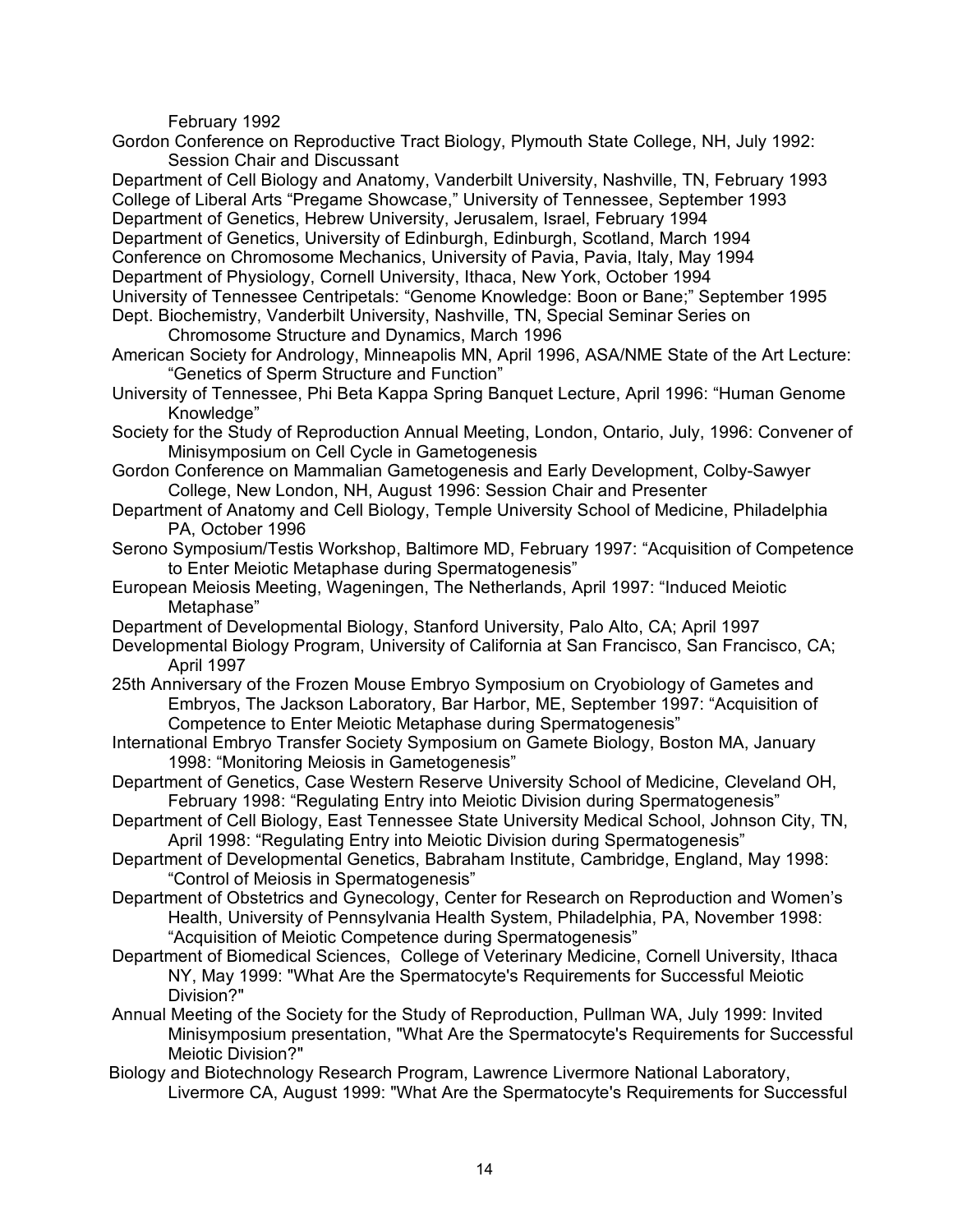Meiotic Division?"

- Spallanzani Symposium: Reproduction at the End of the Millennium, University of Pavia, Italy, September 1999: "What Are the Spermatocyte's Requirements for Successful Meiotic Division?"
- Fox Chase Cancer Center, Philadelphia PA, October 1999: "Acquisition of Meiotic Competence during Spermatogenesis in the Mouse"
- Northwestern University Center for Reproductive Science, Evanston and Chicago, IL, April 2000: "Meiotic Processes and Checkpoints in Spermatogenesis"
- Science and Theology Symposium, Oak Ridge, TN, October 2000 "Cloning and Stem Cells: A Long Journey into the Unknown"
- U. S. Environmental Protection Agency, Research Triangle Park, NC, November 2000: "Meiotic Transitions in Spermatogenesis"
- University of North Carolina, Chapel Hill, NC, November 2000 "How the Spermatocyte Gets Into and Out of Meiotic Division Phase"
- The Population Council, Center for Biomedical Research, New York City, NY, March 2001: "Getting Chromosomes to the Right Place: Meiosis and Male Infertility"
- VIIth International Andrology Congress, Montreal, June 2001 Invited Plenary Lecture: "The Genetics of Spermatogenesis: Meiosis and Gamete Quality"
- Annual Meeting of the Society for the Study of Reproduction, Toronto, August 2001: Invited Minisymposium presentation,"Genes and Chromosomes: Regulation of the Meiotic Division in Spermatocytes"
- East Tennessee State University, Johnson City TN, October 2001: "The Genetics of Spermatogenesis: Meiosis and Gamete Quality"
- University of Florida, Gainesville FL, March 2002: "Monitoring Meiosis and Gamete Quality"
- Karolinska Institute, Stockholm Sweden, August 2002: "Ensuring Gamete Quality: Insights from Meiotic Mutants"
- The Johns Hopkins University, Baltimore MD, October 2002: Larry Ewing Memorial Lecture "Ensuring Gamete Quality: Insights from Meiotic Mutants"
- Cold Spring Harbor Conference on Germ Cells, October 2002: "Critical Regulatory Transitions in Male Meiosis"
- Van Andel Research Institute, September 2003: "Regulation of Meiosis in Male Mice"
- MRC/DfID Brainstorming Meeting: UK Contraception Research, Edinburgh, UK, February 2004: "Unbiased Approaches to Identify Novel Ovarian and Testicular Contraceptive Targets"
- Colby College, Waterville, ME, April 2004: "Genetic Models for Analysis of Spermatogenesis"
- Mount Desert Island Stem Cell Symposium, August 2004: "Genetic and Cellular Approaches to the Study of Germ-line Stem Cells"
- Workshop on Assessing Germ Cell Mutagenesis in the Post-Genome Era, The Jackson Laboratory, September 2004: "Germ Cell Biology: Animal Models vs. Human, Male vs. Female"
- Banbury Conference on Chromatin in Male Germ Cells, Banbury Center of the Cold Spring Harbor Laboratory, November 2004: "The XY Body: A Unique SUMO-modified Chromatin Domain"
- University of Tennessee, Knoxville TN, January 2005: "Chromatin Domain Organization of Meiotic Nuclei"
- Testis Workshop, Seattle WA, March 2005, "SUMO Modification of the X Chromosome and Unpaired Chromosomal Axes during Meiosis"
- Chinese University of Hong Kong, Hong Kong China, June 2005: "ReproGenomics: Mutant Mouse Models for Infertility and Contraception"
- Gordon Conference on Fertilization, Holderness NH, June 2005: "ReproGenomics: Mutagenesis for Unbiased Identification of Genes Required for Fertility"
- Center for Research on Reproduction and Women's Health, University of Pennsylvania Medical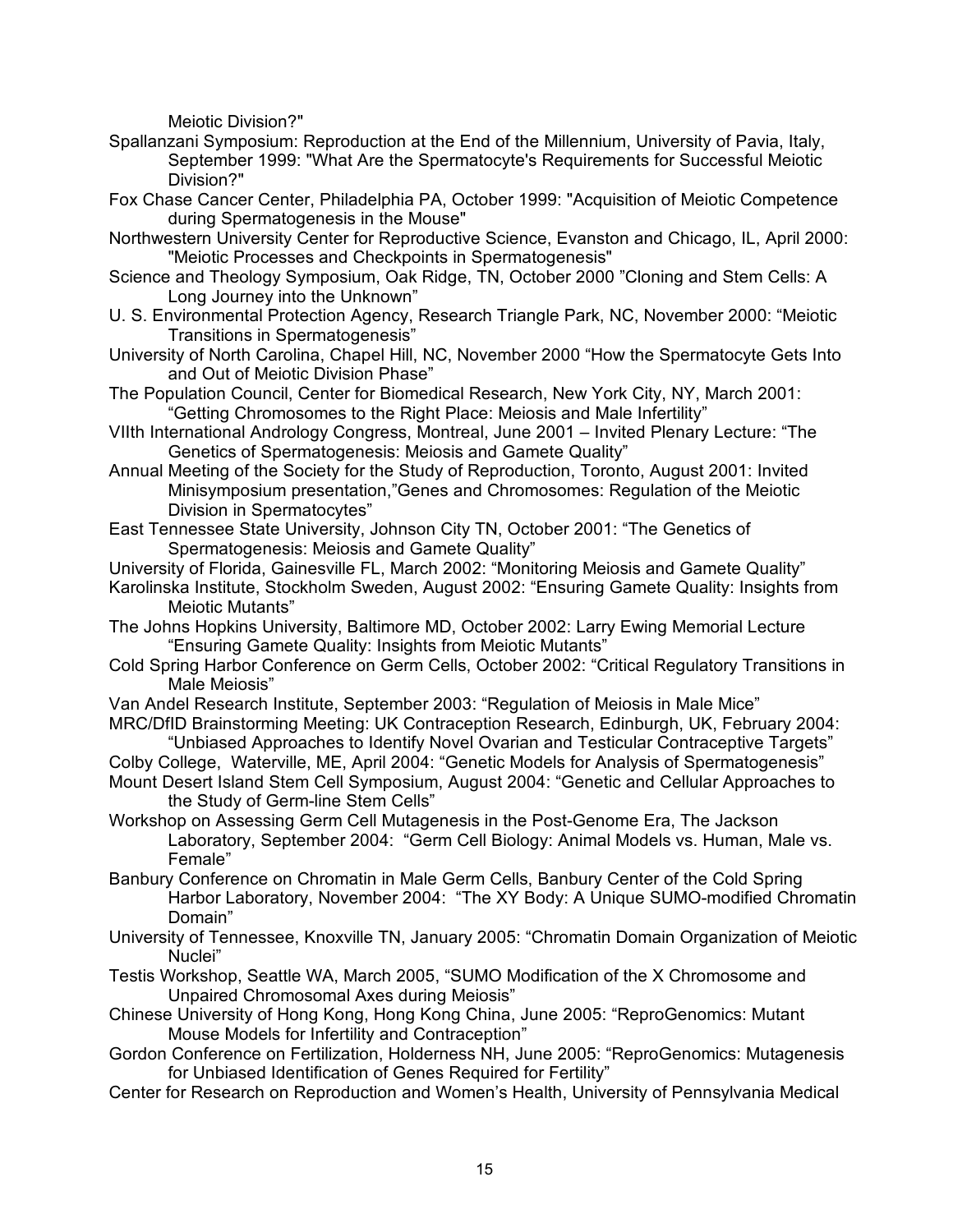Center, Philadelphia PA, September 2005: "Genetic and Cellular Analyses of Chromatin Remodeling"

- American Society of Andrology, Women in Andrology Lecture, Chicago IL, April 2006: "On Genes and Infertility: Unbiased Discovery Strategies"
- Harvard Reproductive Endocrine Sciences Center, Massachusetts General Hospital, Boston MA, May 2006: "Unbiased Mutagenesis for the Discovery of Fertility Genes"
- Gordon Conference on Mammalian Gametogenesis and Embryogenesis, New London CT, June 2006: "Mutagenesis: An Unbiased Approach for Identification Of Genes Required for Gametogenesis"
- University of Queensland, Brisbane, Australia, November 2006: "Meiotic Cell Cycle and Chromatin Remodeling"
- Queensland Institute of Medical Research, Brisbane, Australia, November 2006: "Unbiased Discovery of Genes Required for Gametogenesis and Fertility"
- University of Newcastle, Newcastle, Australia, November 2006: "Meiotic Cell Cycle and Chromatin Remodeling"
- Australian Health and Medical Research Congress, Melbourne, Australia, November 2006: "Unbiased Discovery of Genes Required for Gametogenesis and Fertility"
- Monash University, Melbourne, Australia, November 2006: "Meiotic Cell Cycle and Chromatin Remodeling"
- University of Melbourne, Melbourne, Australia, November 2006: "Mechanisms of Meiotic Cell Cycle Regulation"
- M. D. Anderson Cancer Center, Houston TX, February 2007: "Meiotic Cell Cycle and Chromatin Remodeling"
- Green Center for Reproductive Sciences, University of Texas Southwestern, Dallas, TX, February 2007: "Meiotic Cell Cycle and Chromatin Remodeling"
- Washington State University, Center for Reproductive Biology, Pullman, WA, May 2007: Genetic Strategies for Analysis of Mammalian Meiosis"
- Annual Meeting of the Society for the Study of Reproduction, San Antonio, July 2007: Invited Minisymposium presentation,"Mutagenesis and Phenotype-driven Approaches for Identification of Male Fertility Genes"
- Florence-Utah International Symposium on Genetics of Male Infertility, Florence Italy, September 2007: "Large-scale Identification of Novel Genes Involved in Male Infertility in the Mouse"
- University of Illinois College of Veterinary Medicine, Billie Field Memorial Lecture Series, Champaign-Urbana, IL, March 2008: "Biased and Unbiased Approaches to Analysis of Mammalian Meiotic Cell Cycle"
- Quebec Research in Reproduction Symposium, Montreal, PQ Canada, November 2008: "The Meiotic Cell Cycle: What Can We Learn from Biased and Unbiased Approaches?"
- The Johns Hopkins University Department of Biochemistry and Molecular Biology, Baltimore, MD, April 2009: "The Meiotic Cell Cycle: What Can We Learn from Biased and Unbiased Approaches?"
- Frontiers in Reproduction Course, Marine Biology Laboratory, Woods Hole, MA, June 2009: "Genetics of Infertility"
- Cornell University, Ithaca NY, October 2009: "The Meiotic Cell Cycle: What Can We Learn from Biased and Unbiased Approaches?"
- Cold Spring Harbor Conference on Germ Cells, October 2010: "Selective Regulation of Protein Translation in Mouse Spermatocytes"
- University of Vermont, Burlington VT, November 2010, Reproductive Sciences Annual Research Retreat keynote address: "Mutagenesis: An Unbiased Strategy for Identification of Novel Fertility Genes"
- North American Testis Workshop, Montreal, March 2011, Invited plenary presentation: "Regulation of Meiotic Progression"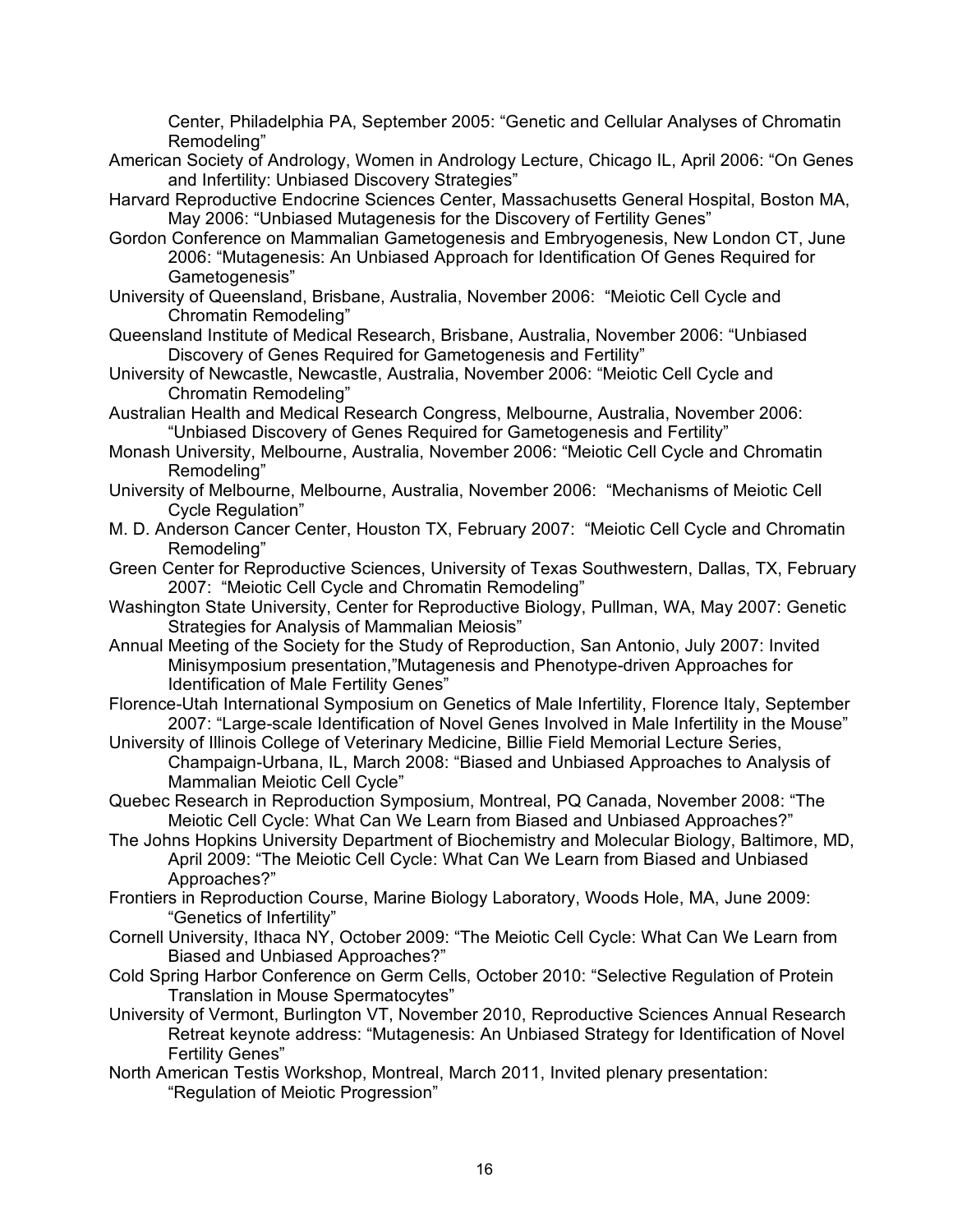- Kansas University Medical Center, Kansas City KS, April 2011, Osborn Memorial Lecture: "Regulation of Meiotic Progression"
- Bowdoin College Department of Biology, Brunswick ME, April 2011: "Regulation of Meiotic Progression"
- World Congress of Reproductive Biology, Cairns, Australia, October 2011: "Regulation of Exit from Meiotic Prophase"
- Monash University, Clayton, Melbourne, Australia, October 2011: "Regulation of Meiotic Progression"
- University of Southern California, Los Angeles CA, March 2012: "Genetic Regulation of Meiotic Progression"

University of Tennessee, Knoxville TN, April 2012: "Molecular Models for Human Infertility" NIEHS, Research Triangle NC, April 2012: "Regulation of Meiosis in Male Germ Cells"

- University of Connecticut, Department of Molecular, Cell and Developmental Biology, Storrs, CT, April 2014: "Meiotic Chromosome Dynamics: Entering and Exiting Meiotic Prophase"
- Japan, Nov-Dec 2014: Okayama University; NIBB, Okazaki; RIKEN BioResource Center, Tuskuba; Univ. Tokyo
- Cornell University, Ithaca NY P50 Symposium, April 2016: Genetic and Epigenetic Regulation of Recombination Initiation
- Maine Medical Center Research Institute, Portland, September 2017: The Chromosome Axis in Meiosis

# **FELLOWS AND STUDENTS SUPERVISED**

#### **Postdoctoral Fellows**

Nivedita Ganguly; Currently: Oak Ridge High School; Consultant, ETS Laura Richardson (1997 – 2000); Currently Professor and Head, Section on Anatomy, Dept. of Anatomy and Pathology, Joan Edwards School of Medicine, Marshall Univ. Stefan Kirov (2000 – 2002) Carl Lessard (2002 – 2006); Currently Agriculture and AgriFood Canada, Saskatoon Laura Reinholdt (2004 – 2007); Currently Research Scientist, Genetic Resource Science, The Jackson Laboratory Fengyun Sun (2004 – 2014); Currently Research Scientist, University of Massachusetts Sophie La Salle (2006 - 2011); Currently Associate Professor, Midwestern University Philip Jordan (2010 - 2013); Currently Assistant Professor, Johns Hopkins University Yasuhiro Fujiwara (2013 - 2015); Currently postdoctoral fellow, Univ Tokyo

Tanmoy Bhattacharrya (2015 - )

Travis Kent (2015 - )

#### **Graduate Students**

Paul Bragg, 1977, MS Thesis: A Study of Protein Synthesis in Mouse Spermatozoa (deceased) Dale Hansen, 1977, MS Thesis: Electrophoretic Analysis of the Proteins in the Developing

- Mouse Testis (deceased)
- Alfred Martin, 1981, PhD Dissertation: Evaluation of Pesticide Effects on Parameters of Male Reproduction in the Mouse; Currently: Professor, Benedictine University, Naperville IL
- Rene Sotomayor, 1986, PhD Dissertation: Analysis of Action of a Male-Sterile Mutation of the Mouse, Blind-Sterile, *bs;* Currently: Supervisory Research Biologist, US FDA

#### Mary Crecink Kot

1984, MS Thesis: Binding of Morphologically Abnormal Sperm to Mouse Egg Zonae Pellucidae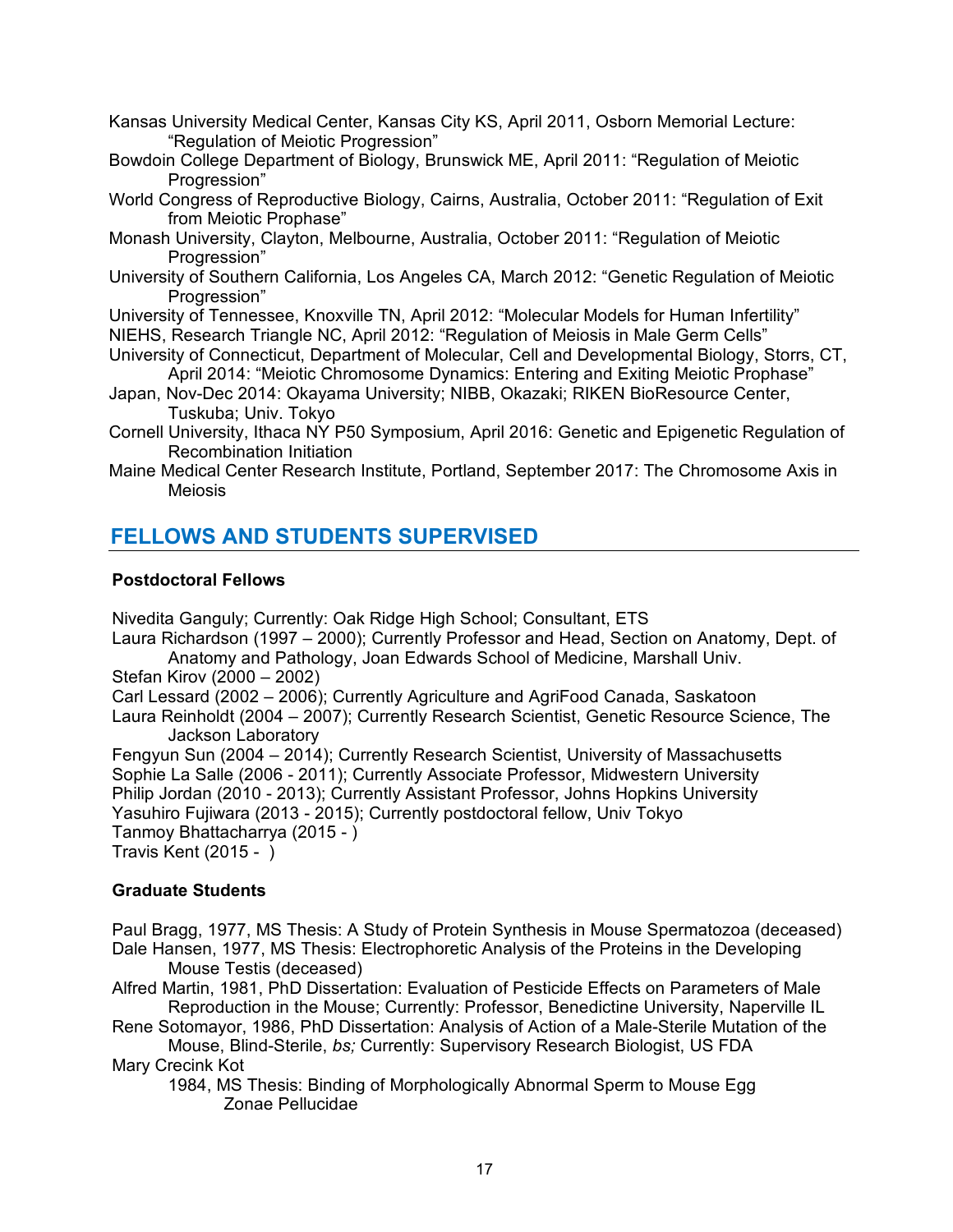1989, PhD Dissertation: Spermatogenesis in XO,*Sxr*, XX,*Sxr* and XY,*Sxr* Mice Currently: Professor, Mercer University, GA

Mark Shannon, 1992, PhD Dissertation: Developmental Analysis of the Expression of the Hypoxanthine Phosphoribosyltransferase (*Hprt*) Gene in the Mouse Testis

Kim Neifer Caldwell

1989, MS Thesis: *In Situ* Hybridization Analysis of Transcript Sharing 1995, PhD Dissertation: Strategies for the Isolation of Genes Expressed during Mouse **Spermatogenesis** 

Currently: Professor, Univ. Alabama, Tuscaloosa AL

Raju Reddy, 1995, MS Thesis: Analysis of the Expression of Topoisomerase I and IIa during Spermatogenesis in Mice

Timothy Wiltshire, 1996, PhD Dissertation: Mammalian Meiosis: Events of Meiotic Prophase I in Spermatogenesis; Currently: Associate Professor, UNC School of Pharmacy

Susan Gurwitch, 1997, MS Thesis: Analysis of Sequences Expressed during Meiosis

John Cobb, 1998, Ph.D. Dissertation: Requirements and Characterization of the Transition from Meiotic Prophase to Metaphase I during Mouse Spermatogenesis; Currently Associate Professor, University of Calgary, Calgary

Shannon Eaker, 2001, Ph.D. Dissertation: Cell Cycle Checkpoints in Meiosis

- April Pyle, Ph.D. 2002: Meiotic Origin of Sperm Aneuploidy; Currently: Associate Professor, UCLA
- Amy Inselman, Ph.D. 2003: Cell Cycle Regulation in Meiosis; Currently National Center for Toxicological Research, US FDA, Jefferson, AK

Shannon Matulis, Ph.D. 2006: Impact of DNA Damage during Meiosis; Currently Postdoctoral Fellow, Emory University School of Medicine

Alex Fine, Tufts University, 2015 -

#### **Teacher Interns**

Ashley Young, University of Maine – 2012 Justin Lewin, University of Maine – 2014

#### **Undergraduate Research Students (with final degree)**

John Moore, 1974 - 1977 (MD) Kenneth Leal, 1977 - 1980 (DVM) Nancy Allen, 1977 - 1981 (MD) John Rush, 1977 - 1981 (MD) Anne Nestor, 1981 - 1983 (MD) Steve Clark, 1981 - 1984 Judy Daniel, 1981 - 1984 (MD) Bill Perry, 1983 - 1986 (PhD) Flora Shrode, 1984 - 1986 (MLS) Samuel Brown, 1985 - 1988 (JD) Lynn Lameier, 1985 - 1988 (MD) Jada Lewis, 1989 - 1992 (PhD) Kathy Rosser, 1981 - 1993 (MD) Shawn Collier, 1992 - 1993 (MD) Lucy Lu, 1993 - 1996 (MD) Sayeeda Khan-Gori, 1993-1996 (MD, MPH) Rimma Finkle, 1994 - 1997 (MD) Diane Gammon, 1994 - 1995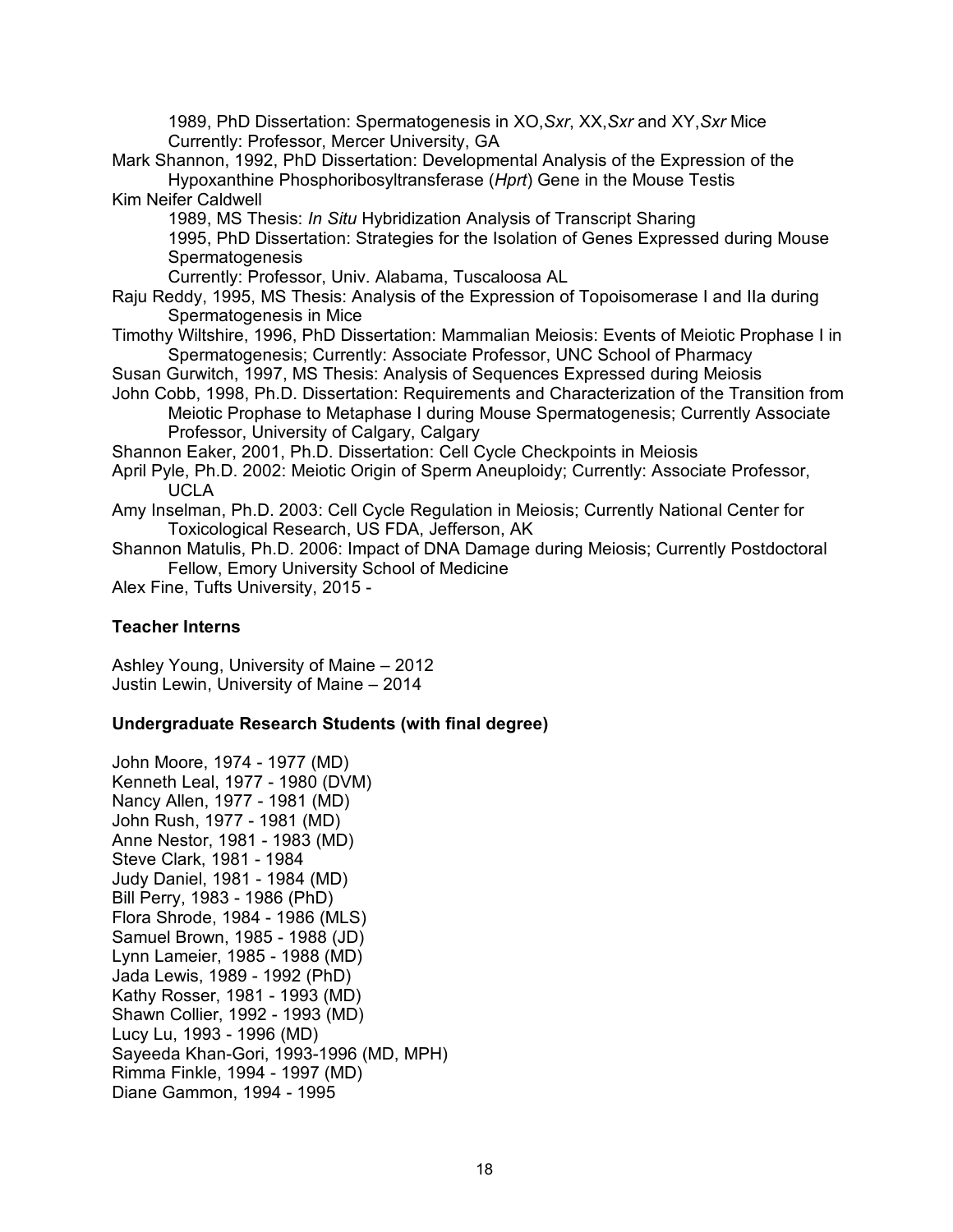Lauren MacLanahan, 1994 - 1996 Ben Cargile, 1995 - 2000 (PhD) Kristen Paige Johnson, 1996 - 1998 (MD) Samar AlSharif, 1997 - 1998 (MD) Brent Bowker, 1997 - 1999 (JD) Camille Pedigo, 1998 - 1999 (MD) Lori Kellam, 1998 – 2001 (PhD; currently postdoc with John Gearhart) Jason Dapper, 2000 – 2001 (PhD) Jeremy McDuffie, 2000 – 2002 Ayesha Elias, 2001 – 2003 (PhD) Crystal Dover – 2001 – 2003 Pam Monahan, 2001 – 2003 (PhD; currently postdoc with Kelly Mayo) Jennifer Luedtke – 2002 – 2003 Jessica Deane (University of Maine) – 2005 Jenny Tiskus (High school) – 2005 Rufus Nicholl (Oberlin College) – 2007 (BA) Constantine Monzidelis (Gettysburg College) – 2008 (BA) Kaitlin Laws (Clemson University) – 2008 (PhD, Johns Hopkins University) Jesse Karppinen (College of the Atlantic) – 2011 (BA) Muriel Schwinn (Hamilton College) – 2012 (BA) Nadia Harerimana (College of the Atlantic) – (2015 - )

# **FACULTY MENTORING AT THE JACKSON LABORATORY**

Mentoring Committees for 4 Assistant Professors

Research Grants Committee (this committee acts like a study section by reviewing proposals and meeting with all young faculty members one month prior to proposal submission)

## **TEACHING**

U TN Courses:

Lower division: General Genetics

Upper division: Human Genetics (senior and graduate credit); Genetics Laboratory Graduate: Mammalian Genetics and Genomics, Advanced Cell Biology, Advanced Developmental Biology, Seminars in Genetics and Development, Journal Club

JAX: organization of and participation in graduate courses through U Maine and Tufts Courses: Functional Genomics, Positional Cloning Module, Foundations in Biomedical Sciences, Mammalian Genetics

JAX: Courses and Conferences courses: 21<sup>st</sup> Century Mouse Genetics, Colony Management

## **ACADEMIC & INSTITUTIONAL SERVICE**

#### **University of Tennessee**

#### **University Committees**

College Scholars Committee, 1976 - 1979 Science and Mathematics Triad Committee, 1979 - 1982 Institutional Animal Care and Use Committee, 1979 - 1993 UT-ORNL Biomedical Graduate School Review, 1982 - 1983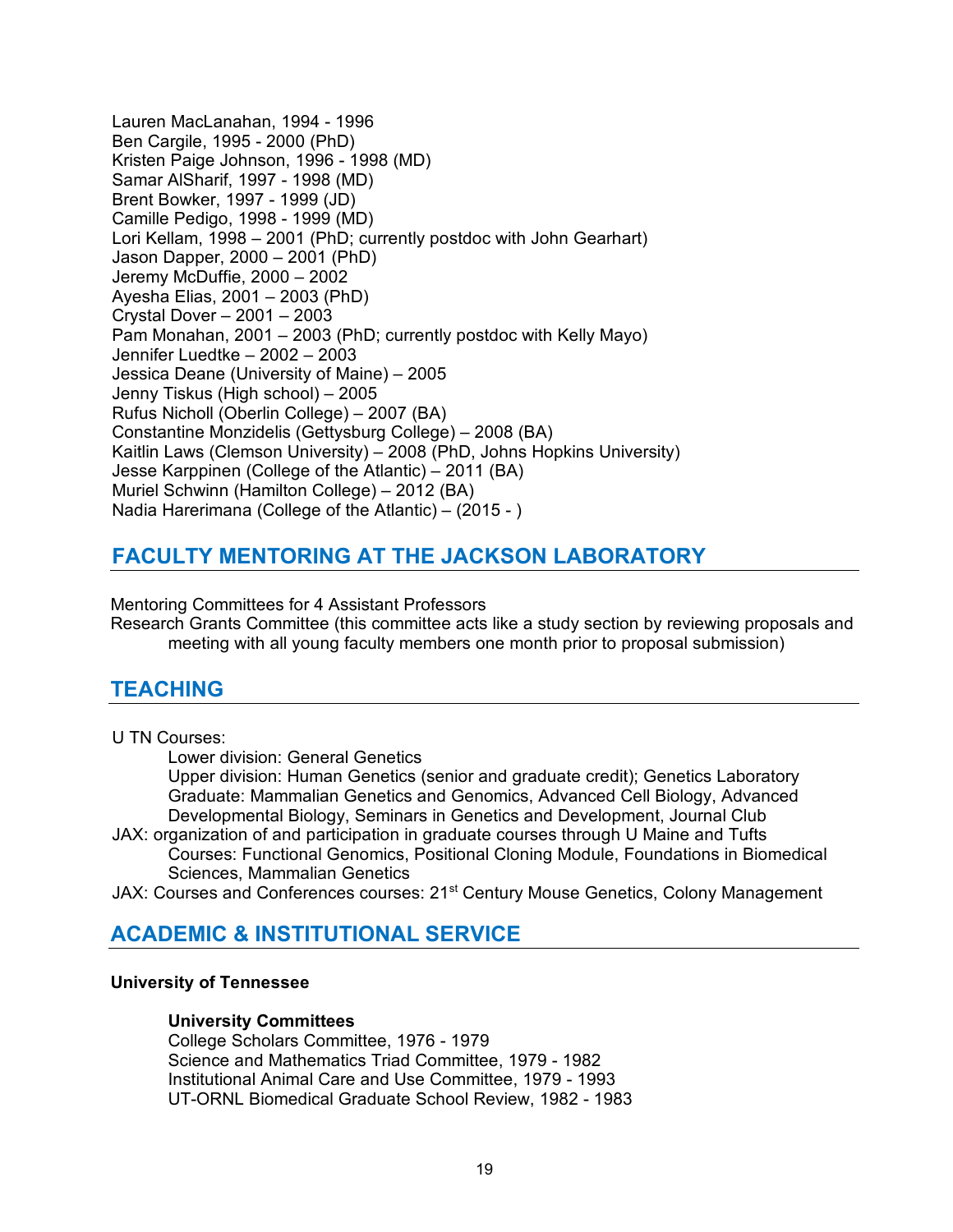Dean's Liberal Arts Advisory Committee, 1982 - 1984

University of Tennessee Biology Reorganization Task Force, 1983 - 1984

UT-ORNL Joint Life Sciences Review Committee, 1984 - 1985

Chair, UT-ORNL Graduate School Director Tenure Review, 1986

UT-ORNL Biomedical Graduate School Director Search, 1986 - 1987

Chair, Department of Microbiology Head Search, 1987 - 1988

Chair, Graduate Recruitment and Admissions, Graduate Program in Cellular, Molecular and Developmental Biology, 1990 - 1993

Biology Reorganization Planning, 1990

Chair, Division of Biology Director Search, 1991 - 1993

Search Advisory Committee for Dean, College of Arts and Sciences, 1995 - 1996

- Academic Hall of Fame Committee, 1995 1998
- UT-ORNL Biomedical Graduate School Reorganization, 1998

University of Tennessee Focus Area Advisory Committee, Health and Biomedicine, 1998  $-2002$ 

UT-ORNL School of Genome Science and Technology Steering Committee, 1998 - 2002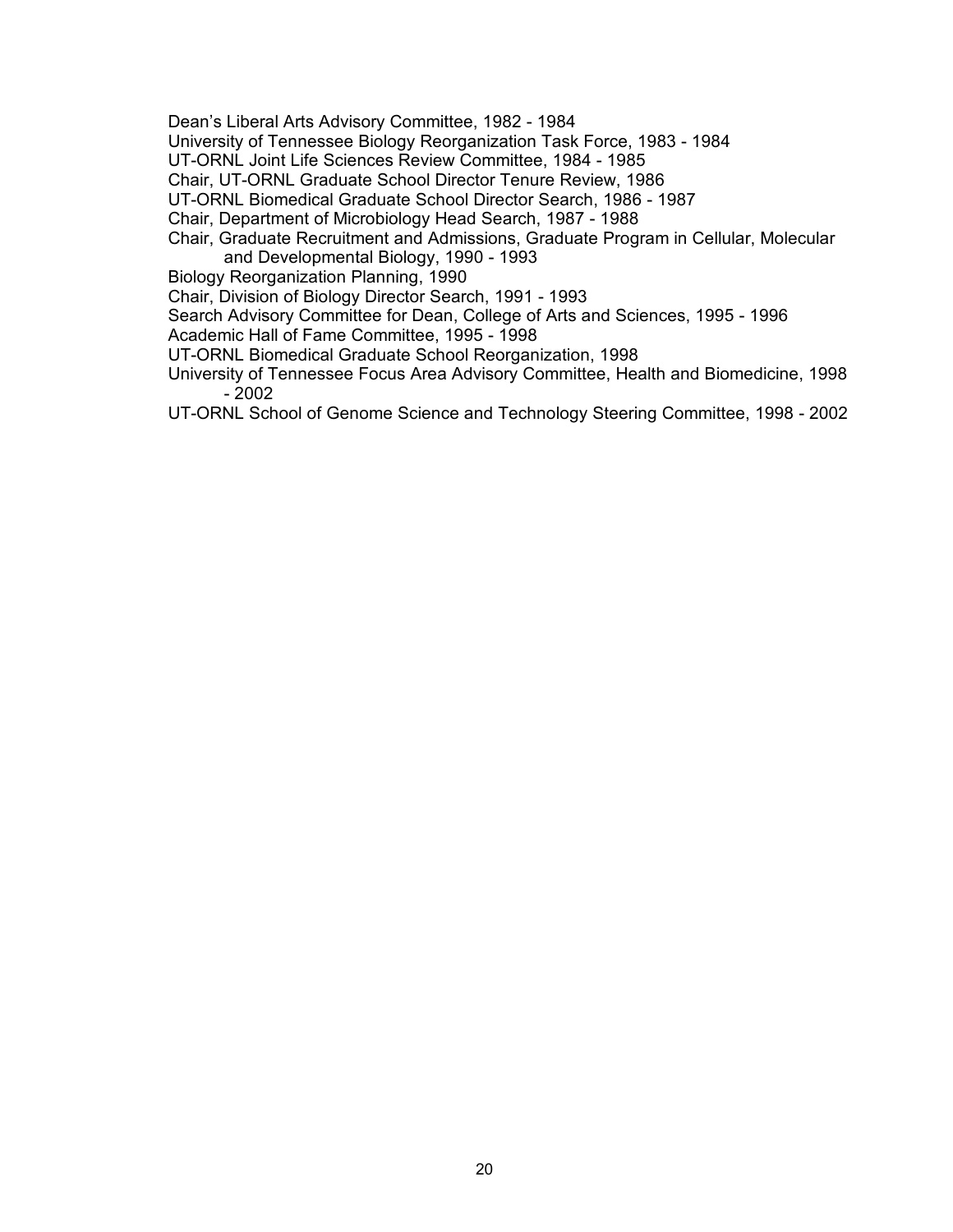UT-ORNL School of Genome Science and Technology Curriculum Committee, Chair, 1998 - 2002

#### **Department Committees**

Zoology Department Undergraduate Curriculum Committee, 1973 - 1974 Zoology Department Zoology Department Graduate Affairs Committee, 1974 - 1977 Zoology Department Graduate Affairs Committee, Chair, 1975 - 1976 Zoology Department Physiological Ecologist Search Committee, 1977 Zoology Department Head Search Committee, 1977 - 1978 Zoology Department Cell Biologist Search Committee, 1978 - 1979 Zoology Department Planning Committee, 1979 - 1981 Zoology Department Research Review Committee, 1981 - 1982 Zoology Department Graduate Affairs Committee, 1983 - 1985 Zoology Department Developmental Biologist Search Committee, 1984 Zoology Department Head Search Committee, 1986 Zoology Department Geneticist Search Committee, Chair, 1989 - 1990 Zoology Department Undergraduate Curriculum Committee, 1991 - 1992 BCMB Department Graduate Curriculum Committee, 1995 BCMB Department Executive/Advisory Committee, 1995 - BCMB Department Development Committee, 1995 - 1998 BCMB Department, Neurogeneticist Search Committee, 1998 – 1999 BCMB Department, Mammalian Geneticist Search Committee, Chair, 2001 – 2002 BCMB Department, Faculty Workload Committee, Chair, 2001-2002 BCMB Department, Curriculum Committee 2001-2002

#### **Other University Service**

Faculty, College of Liberal Arts Institute for Creative Leadership, 1992

#### **The Jackson Laboratory and University of Maine**

JAX Research Grants Committee, 2006 - Chair, Pre- and Post-doctoral Training Committee, 2014; Member 2015 - UConn-JAX ISG Planning Committee, 2012 - 2014 Chair, Education Cabinet, The Jackson Laboratory, 2012 - 2013 Scientific Director, Cooperative Predoctoral Program, 2008 – ME INBRE Steering Committee Member, 2008 – 2016 Maine GSBS Steering Committee Member, 2008 - JAX Postdoctoral Training Committee, 2004 – 2014 JAX K-16 Education Committee, 2011 - 2013 JAX Seminar Committee, 2004 – 2006 Chair, JAX Seminar Committee, 2005 JAX Cancer Core Support Grant Committee, 2005 – 2008 JAX Associate Director Search Committee, 2006-2007 Maine Functional Genomics Graduate Curriculum Committee, 2005 – 2008 ME INBRE Mentor, Dr. Antony Planchart (MDI Biological Laboratory and College of the Atlantic) NM INBRE Mentor, Dr. Carol Linder (New Mexico Highlands University) ME INBRE Mentor, Dr. Jake Bateman (Bowdoin College)

#### **Public Sector**

Webb School of Knoxville, January 1995: Molecular Biology Laboratory Field Day; Continuing Medical Education, Fort Sanders Health System, Molecular Medicine, Fall